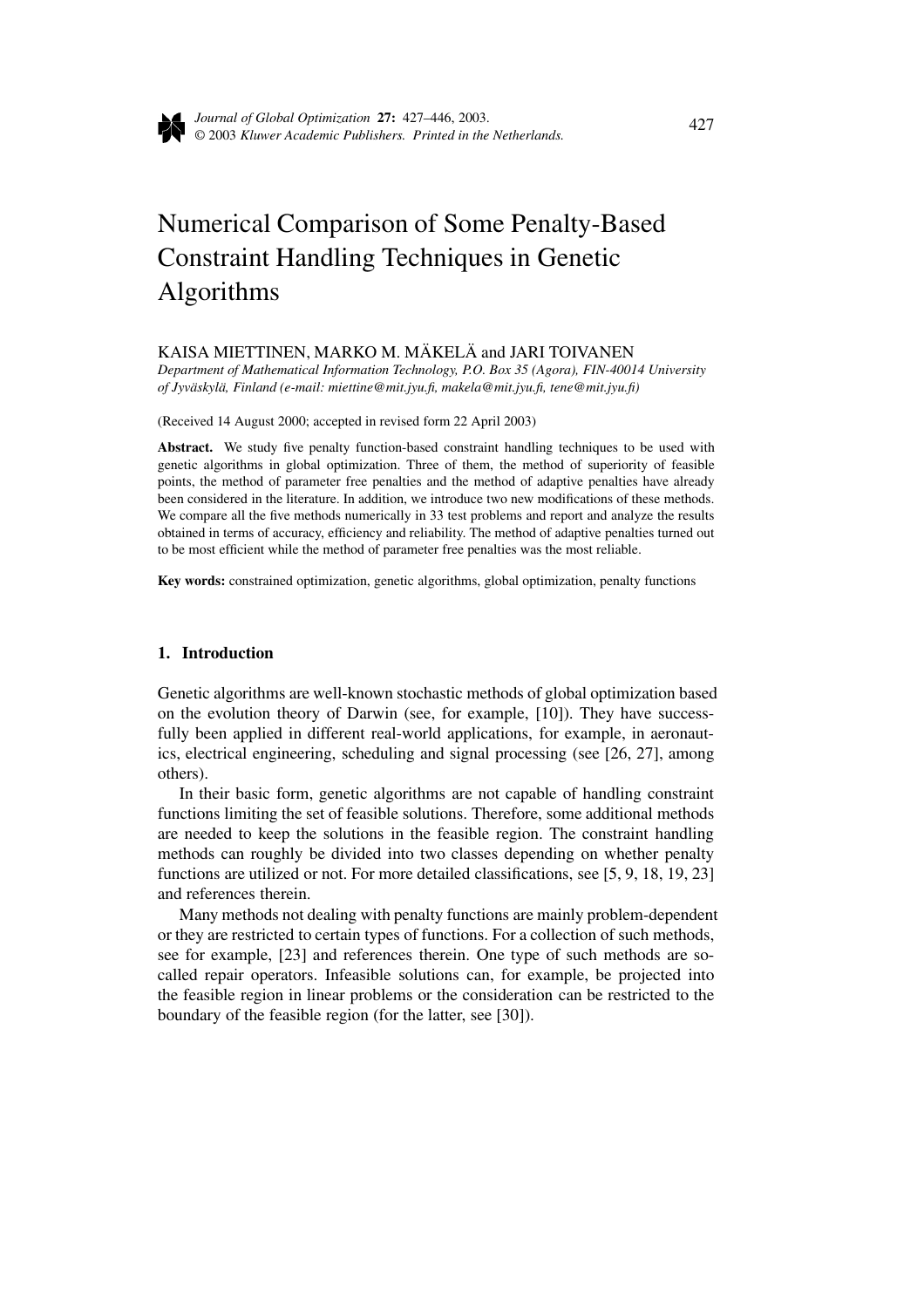As a rule, in constraint handling methods based on penalty functions, a penalty term is added to the objective function penalizing the function values outside the feasible region. Summaries of these methods are given, for example, in [3, 9, 18, 23]. This type of methods are popular because they are easy to implement on top of an underlying optimizer (like genetic algorithms). Different penaltybased methods have been suggested in [3, 6, 9, 12, 14, 20, 32], among others. An alternative to traditional penalty methods is the segregated genetic algorithm in [16], which uses two penalty parameters and splits the population into two. Let us also mention a behavioural memory-based method in several phases suggested in [31]. In this method, the feasible region is first sampled by minimizing some constraint violation and then the resulting population is used to optimize the objective function.

Other related methods include approaches utilizing augmented Lagrangian functions [1] and multiobjective optimization. Multiobjective optimization methods can treat the constraint functions as additional objective functions. This approach can utilize penalty functions to form a second function to be minimized. Alternatively, all the constraint functions can be treated separately (see [4], among others). One more constraint handling approach is stochastic ranking [29]. In this method, both over- and underpenalization are avoided by adjusting the penalization stochastically.

We decided to restrict our consideration to penalty function-based methods where the existing implementation of genetic algorithms could be utilized by modifying the fitness function only. Besides the easiness of implementation, utilizing the same underlying genetic algorithm facilitated the comparability of the methods. In this paper, we numerically compare three methods, the method of superiority of feasible points [23, 28], the method of parameter free penalties [7] and the method of adaptive penalties [11, 23]. We also introduce two modifications of the adaptive methods and propose a new formulation to the method of parameter free penalties.

An important criterion in selecting the constraint handling methods to be considered here was the generality of the approach. In other words, the method should be as problem-independent as possible to be applicable to a wide range of optimization problems. The selected methods were numerically compared by solving a variety of 33 test problems from the literature.

The results of this work are to be used in selecting a suitable constraint handling technique for global optimization with genetic algorithms. This technique is needed in a multiobjective optimization system as an underlying solver. The system, called WWW-NIMBUS (see, for example, [24, 25]), is based on interactive co-operation between a human decision maker and an optimizer. The interaction is a way of searching for the best compromise between several conflicting goals and a global optimizer is an essential part in the success of the search. In NIMBUS, a part of the human input is modelled as additional constraints. This explains the need of a reliable constraint handling technique.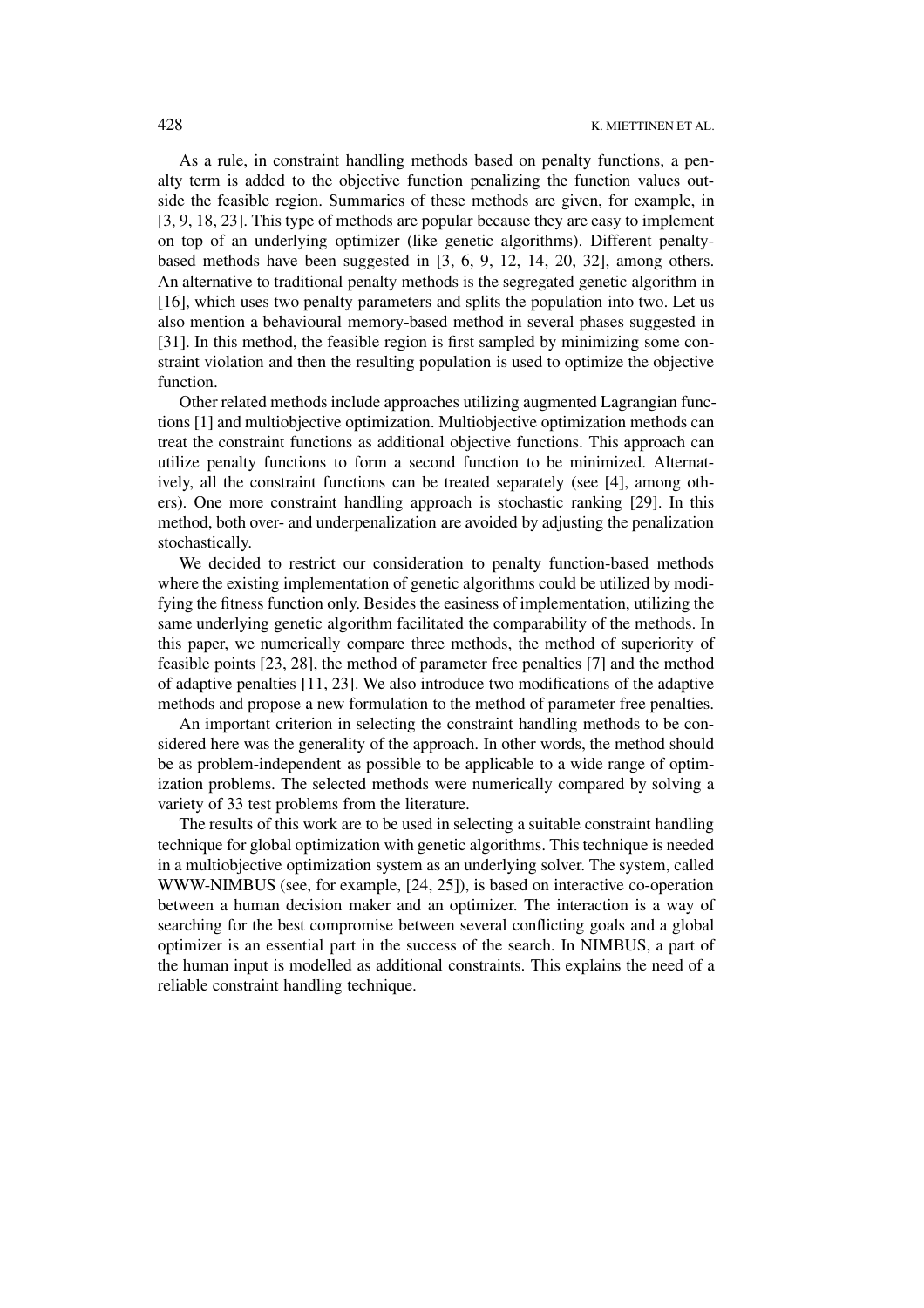This paper is organized as follows. In Section 2 we consider the optimization problem and genetic algorithms in general. Five constraint handling techniques are described in Section 3. Test problems and results are introduced in Section 4, and the paper is concluded with a discussion in Section 5.

# **2. Elements of Genetic Algorithms**

We consider an optimization problem of the form

minimize 
$$
f(x)
$$
 (2.1)  
subject to  $x \in S$ ,

where  $f: \mathbb{R}^n \to \mathbb{R}$  is the *objective function* and  $x = (x_1, \ldots, x_n)^T \in \mathbb{R}^n$  is a vector of *variables*. The *feasible region*  $S \neq \emptyset$  is bounded by box constraints and *m* inequality constraints, that is,

$$
S = \{x \in \mathbb{R}^n \mid x^l \leq x \leq x^u \text{ and } g_j(x) \leq 0 \text{ for } j = 1, \dots, m\},\tag{2.2}
$$

where  $x^l, x^u \in \mathbb{R}^n$  and  $g_j : \mathbb{R}^n \to \mathbb{R}$  for  $j = 1, \ldots, m$ .

We are looking for the *global minimum* (assuming it exists) of problem (2.1), in other words, the point  $x^* \in S$  such that

 $f(x^*) \leq f(x)$  for all  $x \in S$ .

In nonconvex problems, both locally and globally optimal solutions may exist. Then, special methods of global optimization are needed in order to find the global ones. Global optimization methods can be divided into deterministic and stochastic ones. Deterministic methods are usually based on some special assumptions on the problem to be solved (see, for example, [13]), whereas stochastic methods utilize randomness. Because of their general nature, stochastic methods work even with discontinuous functions. Genetic algorithms represent this type of methods. In what follows, we present them in the form implemented for our testing purposes (to be reported in Section 4).

The basic idea behind genetic algorithms is to artificially imitate the evolution process of nature. The algorithms are based on the evaluation of a set of solutions, called a *population*. The population is treated with genetic operators.

At the iteration (in other words, generation) *i* the population  $X^i$  consists of a number of *N individuals x<sup>j</sup>* , that is, solutions, where *N* is called a *population size*. Typically, the population is initialized by randomly generated individuals.

When individuals are encoded using real numbers the corresponding methods are called *real-coded* genetic algorithms. Each individual  $x^j = (x_1^j, \ldots, x_n^j)^T$  is a vector of variables where each variable is a real number. The suitability of an individual is determined by the value of a so-called *fitness function* based on the objective function. Note that in this paper we are minimizing the fitness function.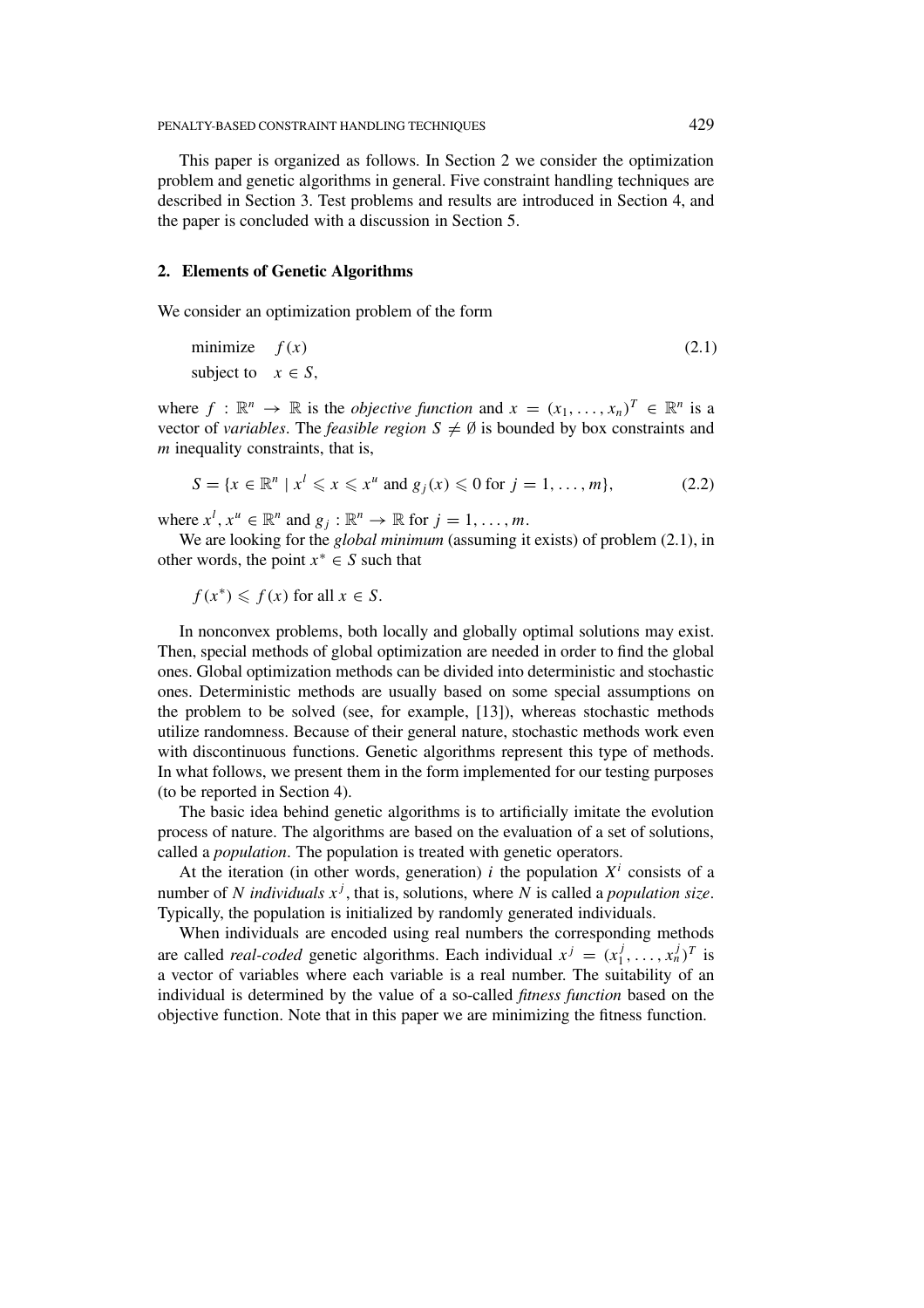The next generation is created by the genetic operators *selection*, *crossover* and *mutation*. Parents are chosen by selection and new offsprings are produced with crossover and mutation. All these operators include randomness. *Elitism* guarantees that the current best solutions are not lost by copying the best individuals of the old population as such to the new population. All the above-mentioned operators can be realized in many different ways. Here we introduce only those that have been used in our tests.

Let us in this section assume that the only constraints in problem (2.1) are lower and upper bounds, that is,  $m = 0$  in (2.2).

#### 2.1. SELECTION

In the selection process, the best individuals are chosen as parents for the crossover operator. In the so-called *tournament selection*, the best of a number of randomly selected individuals is to be chosen as one parent. A parameter called *tournament size* determines how many individuals are compared when selecting a parent. Among the other possibilities for selecting parents is, for example, roulette-wheel selection, see [10].

## 2.2. CROSSOVER

In crossover, the parents chosen in the selection phase are cross-bred in order to create offsprings forming the next generation. This is realized by exchanging information between the selected parents whenever a randomly generated number is less than a pre-specified parameter, called *crossover rate*.

Crossover can be done in many different ways. A brief description can be found, for example, in [22]. In the *single-point crossover*, information is exchanged starting from a randomly generated crossover point. As the real variables form a string, the crossover point is located between two variables. Notice that no crossover takes place in this method if the problem has only one variable. In this case, mutation is the only genetic operator that can modify the individuals.

In *uniform crossover*, variables from the parents are selected with equal probability to form offsprings whereas linear combinations of the parents are generated in *arithmetic crossover*. *Heuristic crossover* produces only one offspring *y* (or none at all) from the parents  $x^1$  and  $x^2$  with the formula

$$
y = r(x^2 - x^1) + x^2,
$$

where *r* is a random number between 0 and 1 and the parent  $x^2$  is not worse than the parent  $x<sup>1</sup>$ . If the new offspring does not satisfy the box constraints, a new random number is generated. If required, this process is repeated up to four times (the number of tries can naturally be changed).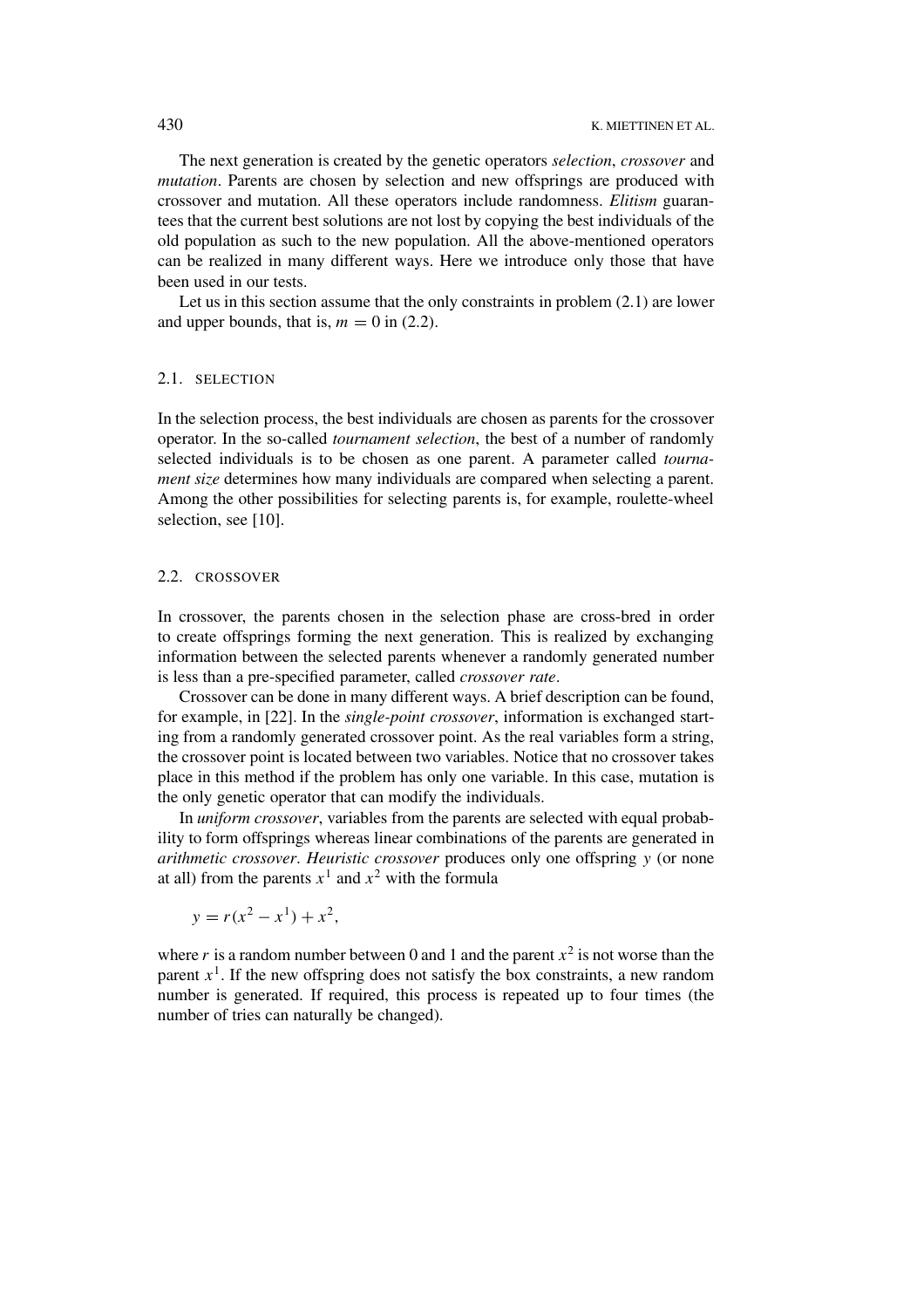In the experiments performed, heuristic crossover produced best results (when the four crossovers described above where compared) and was, thus, used in the final experiments.

## 2.3. MUTATION

Mutation means that the new offsprings are modified with some probability determined by a parameter, called a *mutation rate*. The real numbers in the real-coded string are gone through one by one and a random number is generated for each of them. If the random number is lower than the mutation rate, the mutation takes place.

In real-coding, the following algorithm is performed (see [17]). The corresponding real number is denoted by  $x_i$  and the mutated counterpart by  $\hat{x}_i$ . To start with, a new random number  $s \in [0, 1]$  is generated.

1. Set  $t = (x_i - x_i^l)/(x_i^u - x_i^l)$ . 2. Compute  $\hat{t}$ , where  $\hat{t} =$  $\sqrt{ }$  $\mathbf{J}$  $\mathbf{I}$ *t* − *t* $\left(\frac{t-s}{t}\right)^p$  if *s* < *t*  $t$  if  $s = t$  $t + (1-t)\left(\frac{s-t}{1-t}\right)^p$  if  $s > t$ .

3. Set  $\hat{x}_i = (1 - \hat{t})x_i^l + \hat{t}x_i^u$ .

The parameter *p*, called a *mutation exponent*, defines the distribution of the mutation. The probability of small mutations increases when  $p > 1$ .

Note that the mutation rate must not be too high. Otherwise, the mutation might turn the process into a pure random search. Other possibilities to carry out mutation include Gaussian and uniform mutation (see, for example [23]).

# 2.4. ELITISM

*Elitism* guarantees that the objective function values do not increase from one generation to another. This is realized by copying the best individuals to the next generation. *Elitism size* is the parameter for the number of the best individuals to be copied.

# 2.5. GENETIC ALGORITHM

The basic genetic algorithm can be presented in the form

- 1. Set population size, tournament size, crossover rate, mutation rate, mutation exponent and elitism size. Set the parameters of the stopping criterion.
- 2. Initialize the population with random numbers.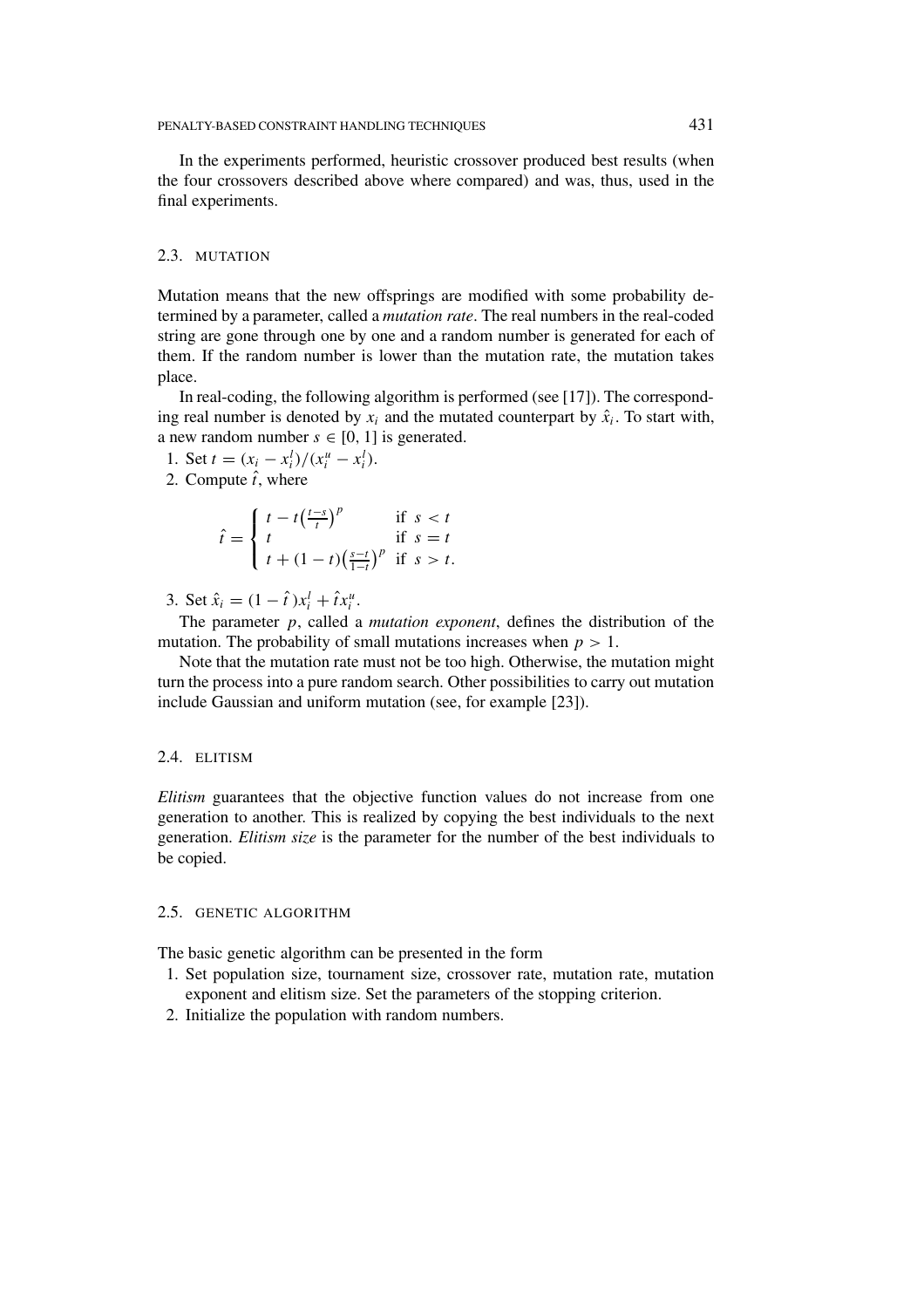- 3. Compute the fitness function values. Perform selection, crossover, mutation and elitism in order to create a new population.
- 4. If the stopping criterion is not satisfied, return to step 3. Otherwise, choose the best individual found as the final solution.

As a stopping criterion, one can fix the maximum number of iterations, that is, generations. In addition, one can set a tolerance to the difference between the best results of a fixed number of iterations. Besides the maximum number of iterations, in our numerical experiments, the solution process was stopped if the difference between the best fitness function values of the last hundred iterations was less than 0.01.

# **3. Handling Constraints**

In their basic form, genetic algorithms can only handle box constraints. Naturally, it is always possible to reject those randomly generated points that violate the given constraints (see for example, [33]). However, this may be a very ineffective way, in particular, for problems where feasible solutions are difficult to be found.

Constraint functions can be taken into consideration by using penalty functions. This means that the constraints are added to the objective function in one way or another. Leaving the feasible region is penalized by increasing the fitness function value with a penalty term multiplied by a so-called penalty coefficient.

In this paper, we test some penalty-based methods. Let us first consider their basic idea. In *penalty function methods*, the function to be minimized is of the form

$$
f(x) + r_i \Big( \sum_{j=1}^{m} \max[0, g_j(x)]^q \Big), \tag{3.1}
$$

where  $r_i > 0$  is an iteration-dependent *penalty coefficient*, *i* is the iteration number and  $q \ge 1$  (see for example, [2]). If  $q = 1$ , the method is called an *exact penalty function method* and a *quadratic* one if  $q = 2$ .

The main difficulty of the penalty function methods lies in selecting the initial value and updating strategy for the penalty coefficient. If the value is too small, the unconstrained problem (3.1) may produce a solution outside the feasible region. On the other hand, if the value is too large, approaching the boundary outside the feasible region is difficult and the boundary may remain unexamined. However, at least one of the constraints is usually active in the optimal point and, for this reason, it is important to search for the solution in the whole feasible region including boundaries.

Many penalty function methods, like [6, 12, 20], involve problem-dependent parameters. Furthermore, often, the performance of such methods depends on the successful selection of the parameter values. These two features are not desirable for general-purpose solvers. On the other hand, some other constraint handling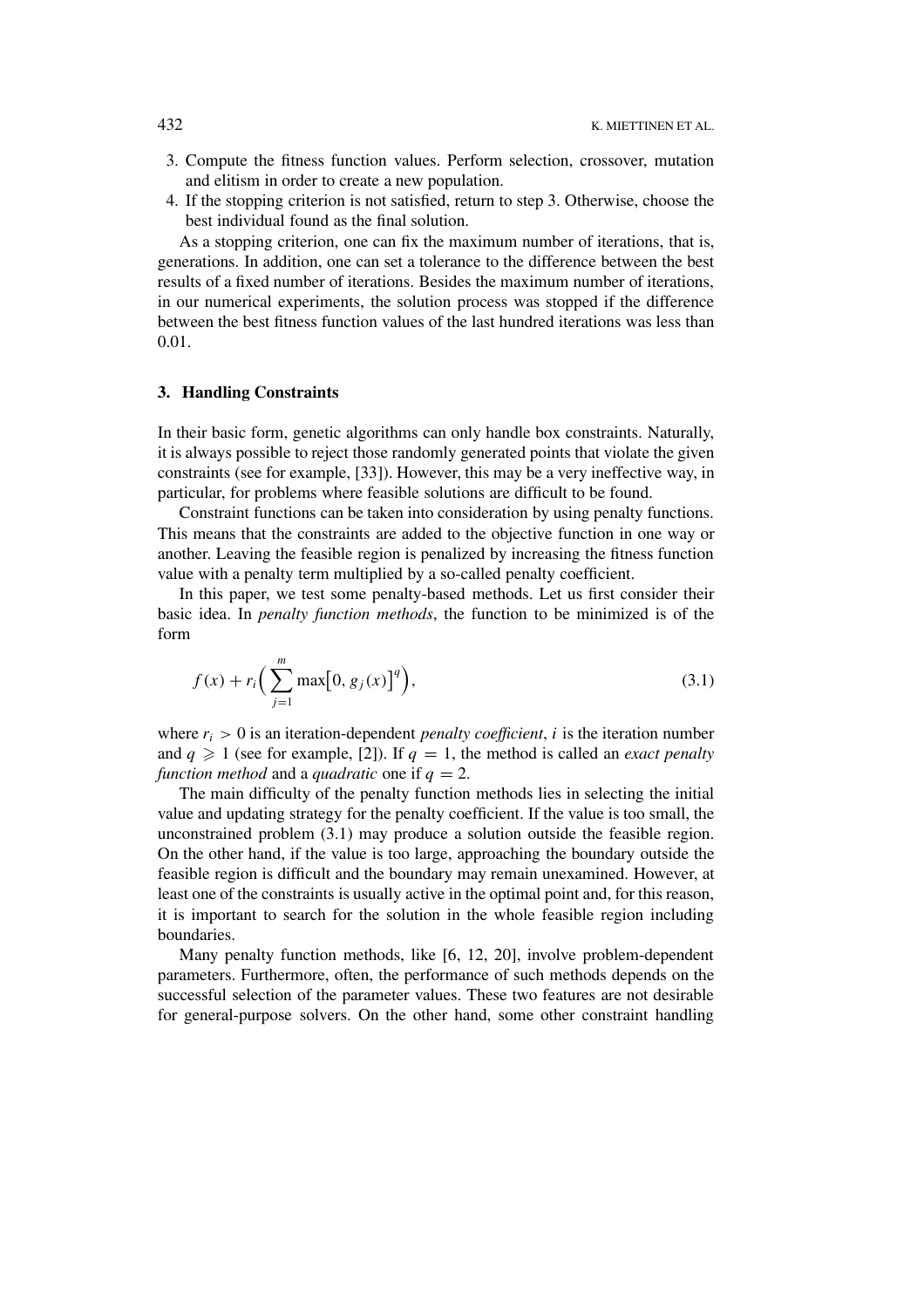methods, like [3, 16, 29], that have performed well in the comparisons available in the literature, involve modifications on the genetic operators. Because we chose to restrict ourselves to methods not requiring such modifications, these approaches are not studied in this paper.

The idea of adaptive penalties is that the penalization is adjusted during the solution process. This means that the method is not necessarily so sensitive to the initial values of the parameters. In what follows, we introduce three adaptive penalty function methods and two related variants for handling constraints.

## 3.1. METHOD OF SUPERIORITY OF FEASIBLE POINTS

The idea of the *method of superiority of feasible points* (SFP method) is presented in [28]. An example of the realization of the idea is given in [23]. In the SFP method, an additional function is added to the penalized objective function. This iteration-dependent function assures that infeasible solutions always have worse fitness function values than feasible solutions.

The problem to be solved with a new fitness function is of the form

minimize 
$$
\hat{f}(x) = f(x) + r\left(\sum_{j=1}^{m} \max[0, g_j(x)]\right) + \theta_i(x)
$$
 (3.2)

subject to  $x^l \leq x \leq x^u$ ,

where

$$
\theta_i(x) = \begin{cases} 0 & \text{if } X^i \cap S = \emptyset \text{ or } x \in S \\ \alpha & \text{otherwise} \end{cases}
$$
 (3.3)

and

$$
\alpha = \max\Big[0, \max_{y \in X^i \cap S} f(y) - \min_{z \in X^i \setminus S} \Big[ f(z) + r\Big(\sum_{j=1}^m \max\big[0, g_j(z)\big]\Big) \Big] \Big]. \tag{3.4}
$$

In other words, the function  $\theta_i$  in (3.2) modifies the individuals of the population in such a way that they cannot have better fitness function values outside the feasible region than what they have inside. Note that the penalty coefficient *r* is here constant because the function  $\theta_i$  should discriminate between feasible and infeasible individuals.

It is a straightforward task to incorporate the SFP method to the basic genetic algorithm. The main difference is the fitness function used.

#### **SFP algorithm**

1. Set *r*, the population size *N* and the other genetic parameters as well as the parameters of the stopping criterion. Set  $i = 1$ .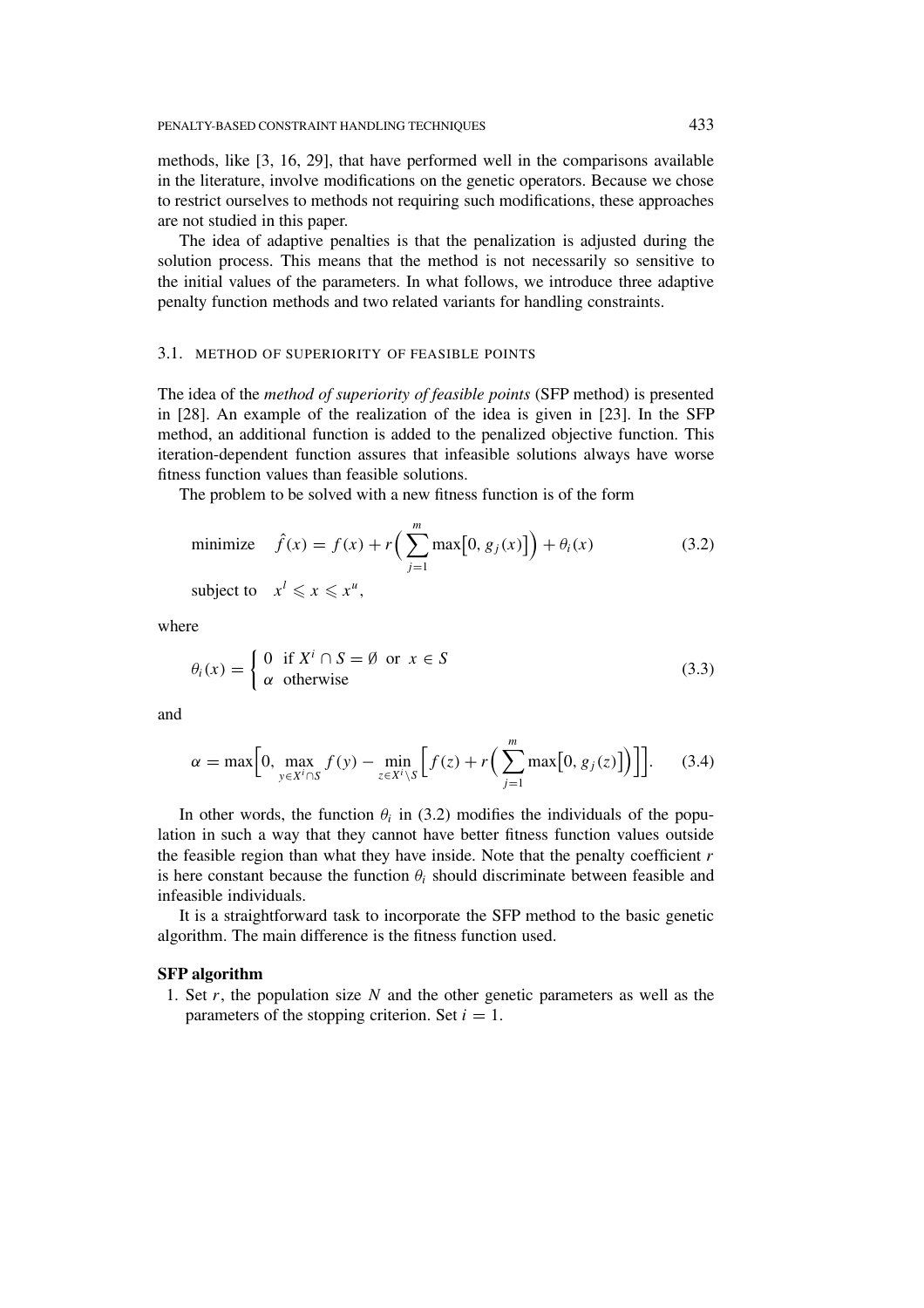- 2. Generate a random initial population  $X^1$ . Set  $f_{best} = \infty$ .
- 3. If the best individual in  $X^i$  according to  $\hat{f}$  is feasible and it gives the best fitness function value so far, update  $f_{best}$  and save that individual to  $x_{best}$ . If the stopping criterion is satisfied, stop.
- 4. Set  $X^{i+1} = \emptyset$ . Carry out elitism. Repeat selection, crossover and mutation until  $X^{i+1}$  has *N* individuals.
- 5. Set  $i = i + 1$ . Goto step 3.

If  $f_{best} < \infty$ , the final solution is  $x_{best}$ . Otherwise, the algorithm could not find any feasible solution.

As a modification to the SFP method, a quadratic penalty function was tested instead of the exact penalty function in (3.2). However, in general, the results obtained were worse and, thus, they are not considered here.

## 3.2. METHOD OF PARAMETER FREE PENALTIES

The *method of parameter free penalties* (PFP method) is introduced in [7]. Here we present this method as a modification of the SFP method. In other words, the PFP method can be formulated in such a way that an additional function is added to the penalized objective function. Again, this iteration-dependent function assures that infeasible solutions always have worse fitness function values than feasible solutions. Furthermore, actually, the fitness function values of infeasible solutions do not depend on objective function values.

The problem to be solved with a new fitness function  $\hat{f}$  is of the form

minimize 
$$
\hat{f}(x) = f(x) + \sum_{j=1}^{m} \max [0, g_j(x)] + \hat{\theta}_i(x)
$$
 (3.5)

subject to  $x^l \leq x \leq x^u$ ,

where

$$
\hat{\theta}_i(x) = \begin{cases}\n0 & \text{if } x \in S \\
-f(x) & \text{if } X^i \cap S = \emptyset \\
-f(x) + \max_{y \in X^i \cap S} f(y) & \text{otherwise.} \n\end{cases}
$$
\n(3.6)

The PFP algorithm is the same as for the SFP method except that the fitness function is different and there is no penalty coefficient *r*.

The function  $\hat{\theta}_i$  in (3.5) ensures that the infeasible solutions are always directed towards the feasible region *S*. Due to this, the PFP method is more likely to find feasible solutions. On the other hand, the convergence might deteriorate because the objective function is completely neglected in the case of infeasible solutions.

A quadratic penalty function was tested in the PFP method instead of the exact function in (3.5). In general, the results obtained were quite similar and, thus, they are not considered here.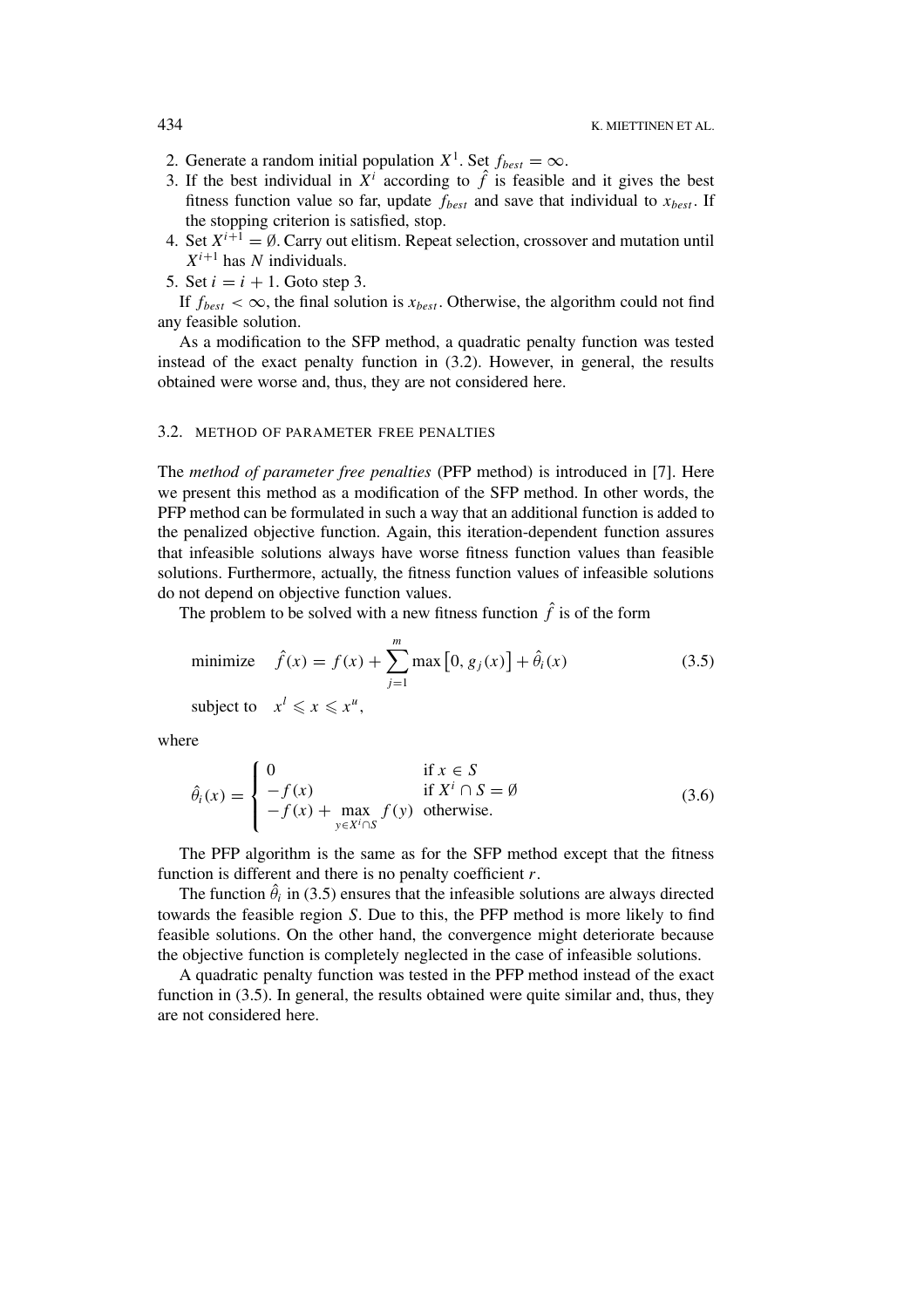## 3.3. METHOD OF ADAPTIVE PENALTIES

The *method of adaptive penalties* (AP method) tries to avoid infeasible solutions by adjusting the penalty coefficient. The method was originally proposed for multiplechoice integer programs in a report, later published in [11]. Anyhow, it can be generalized for other problems as, for example, in [23].

A new parameter *h* is used in the AP method. This parameter is the number of iterations whose best individuals are examined. If all the best individuals of the past *h* iterations are feasible, the penalty coefficient is decreased by dividing it with a parameter  $c_1 > 1$ . Otherwise, if all the best individuals of the past *h* iterations are infeasible, the penalty coefficient is increased by multiplying it with a parameter  $c_2$  > 1. If some of the best individuals are feasible and some infeasible, we continue with the current penalty coefficient. Thus, the penalty coefficient is updated if there is a possibility that the boundary of the feasible region is not covered or the search concentrates on infeasible solutions.

The problem to be solved with a new fitness function  $\hat{f}$  is of the form

minimize 
$$
\hat{f}(x) = f(x) + r_i \left( \sum_{j=1}^{m} \max[0, g_j(x)]^2 \right)
$$
 (3.7)

subject to  $x^l \leq x \leq x^u$ ,

where the value of the penalty coefficient  $r_i$  is checked at each iteration  $i$  after the first *h* iterations. Let us denote the best individual of the iteration *j* by  $y<sup>j</sup>$ . The coefficient is updated according to the formula

$$
r_{i+1} = \begin{cases} \frac{r_i}{c_1} & \text{if } i \geqslant h \text{ and } y^j \in S \text{ for all } i - h + 1 \leqslant j \leqslant i \\ c_2 r_i & \text{if } i \geqslant h \text{ and } y^j \notin S \text{ for all } i - h + 1 \leqslant j \leqslant i \\ r_i & \text{otherwise,} \end{cases} \tag{3.8}
$$

where  $c_1, c_2 > 1$  and  $c_1 \neq c_2$  (in order to avoid cycling).

## **AP algorithm**

- 1. Set  $c_1, c_2 > 1$  and  $r_1$ . Set *h*, the population size *N* and the other genetic parameters as well as the parameters of the stopping criterion. Set  $i = 1$ .
- 2. Generate a random initial population  $X^1$ . Set  $f_{best} = \infty$ .
- 3. Save the best individual of  $X^i$  according to  $\hat{f}$  as  $y^i$ . If this individual is feasible and it gives the best fitness function value so far, update *fbest* and save that individual to  $x_{best}$ . If the stopping criterion is satisfied, stop.
- 4. Set  $X^{i+1} = \emptyset$ . Carry out elitism. Repeat selection, crossover and mutation until  $X^{i+1}$  has *N* individuals.
- 5. Calculate  $r_{i+1}$  according to (3.8). Set  $i = i + 1$  and goto step 3.

As in the SFP method, the final solution is  $x_{best}$  unless  $f_{best} = \infty$ . In the latter case, the algorithm did not manage to find any feasible solution.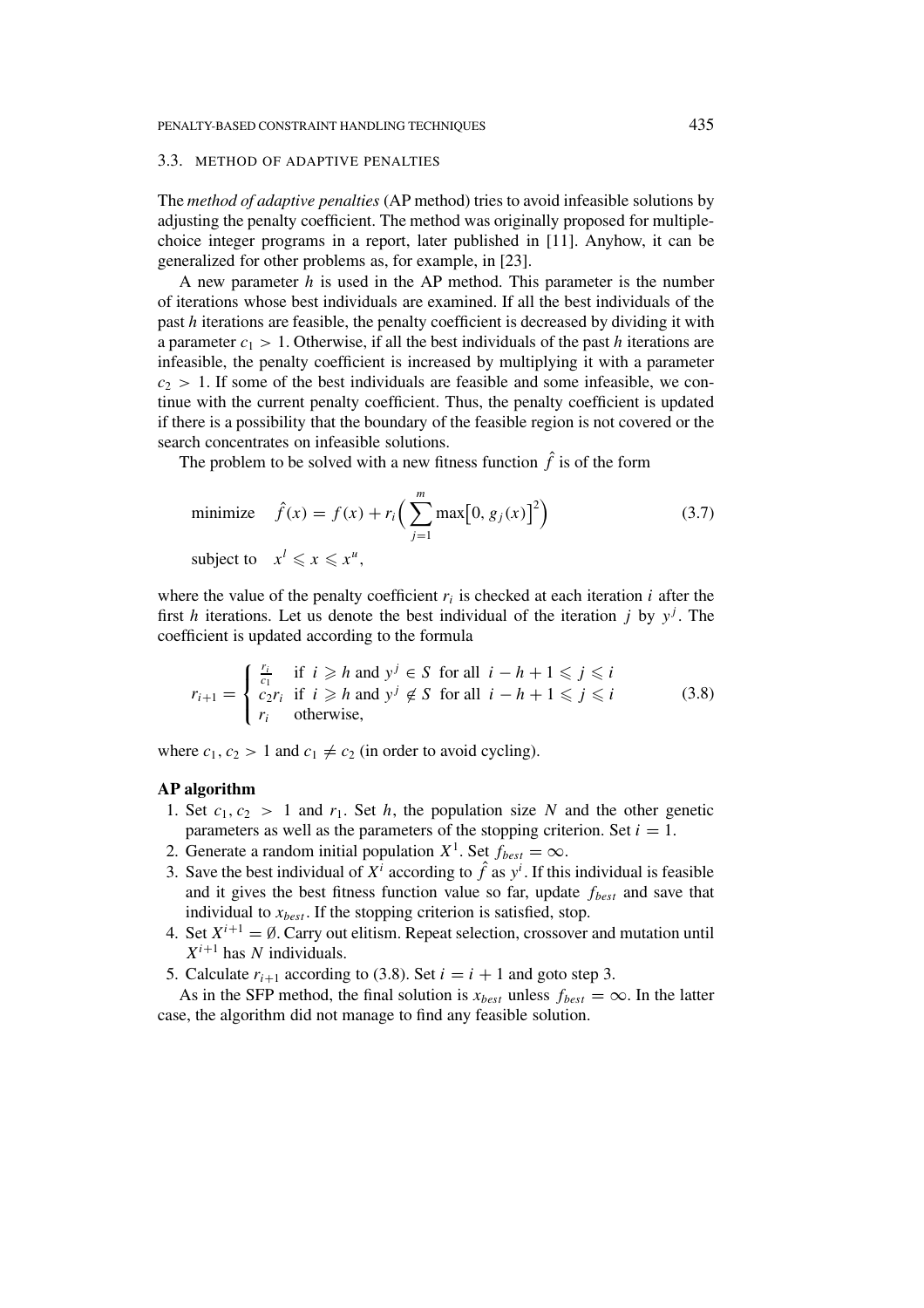The magnitude of the constants  $c_1$  and  $c_2$  is examined in [11]. It is shown that the method is rather robust with respect to these values. Some formulas are given in [11] also for the determination of  $h$  and  $r_1$ . However, they are specific to the multiple-choice integer program.

An exact penalty function was tested in the AP method instead of the quadratic function in (3.7). However, the results obtained were mainly worse and, thus, they are not presented here.

## 3.4. MODIFICATIONS

The idea of the AP method is to update the penalty coefficient based on the feasibility of the best individuals of *h* iterations. In this approach, the feasibility of the whole population is not considered. On the other hand, if the best solution of a population is infeasible whereas the second best solution is feasible, the best (feasible) solution found is not updated. This is the case even if the second best solution would be better than the current  $x_{best}$ . This is in principle a drawback of the method.

For these reasons, the first trial to be made was to modify the AP method so that the best feasible solution found is recorded and the penalty coefficient is updated if the whole population lies inside or outside the feasible region. In the tests, it was checked whether it is necessary to carry out the process at every iteration. It turned out that frequent checking improved the results. Note that the parameter *h* was not needed in this approach. In all the other respects, the modification corresponded to the AP algorithm. However, the results obtained were not better than those of the AP method and, thus, they are not reported here.

As far as the SFP method is concerned, it may happen that no feasible solutions are found. If the initial population does not contain any feasible solutions, the fixed penalty coefficient may not be large enough to direct the population towards the feasible region. That is why it is interesting to combine the above-mentioned modified adaptive penalty coefficient technique and the SFP method. This combination will be called MASF. This algorithm corresponds to the modified AP algorithm with exact penalties and the additional function  $\theta_i$ .

A direct combination of the original AP and the SFP methods is not sensible because the update process checks only the best individuals and they are always feasible in the SFP method (assuming they exist). Nevertheless, the AP and SFP methods can be combined by not using the  $\theta$ -function when determining the need to update the penalty coefficient. This modification will be called SFPAP. For this algorithm, the following function is defined

$$
\hat{f}_{\theta}(x) = f(x) + r_i \left( \sum_{j=1}^{m} \max[0, g_j(x)]^2 \right) + \theta_i(x), \tag{3.9}
$$

where  $r_i$  is defined by (3.8) and  $\theta_i(x)$  is given by (3.3) and (3.4).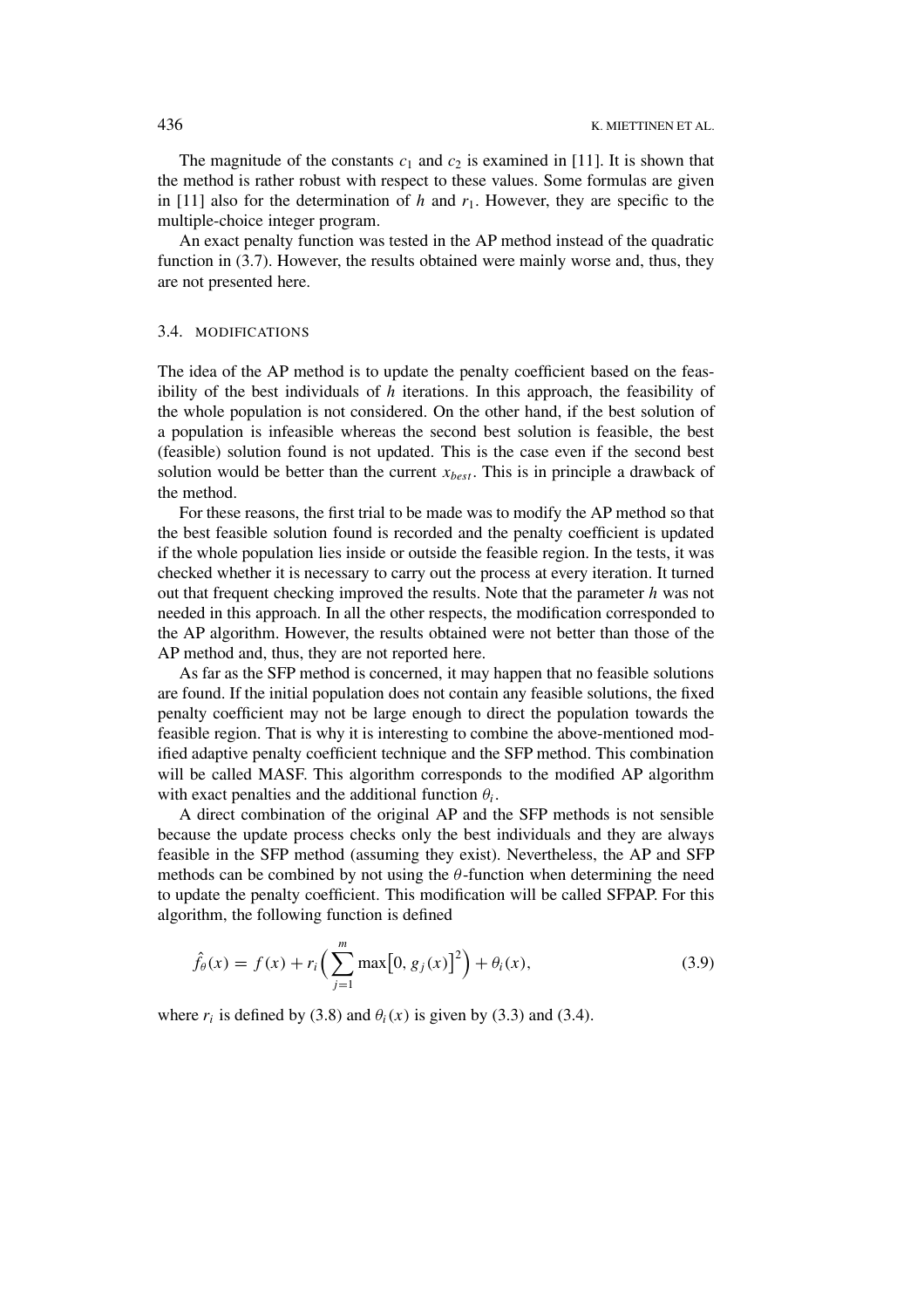# **SFPAP algorithm**

- 1. Set  $c_1, c_2 > 1$  and  $r_1$ . Set *h*, the population size *N* and the other genetic parameters as well as the parameters of the stopping criterion. Set  $i = 1$ .
- 2. Generate a random initial population  $X^1$ . Set  $f_{best} = \infty$ .
- 3. Save the best individual of  $\overrightarrow{X}$ <sup>*i*</sup> according to  $\overrightarrow{f}$  in (3.7) as  $y$ <sup>*i*</sup>. If the best individual of  $X^i$  according to  $\hat{f}_\theta$  is feasible and it gives the best fitness function value so far, update  $f_{best}$  and save that individual to  $x_{best}$ . If the stopping criterion is satisfied, stop.
- 4. Set  $X^{i+1} = \emptyset$ . Carry out elitism. Repeat selection, crossover and mutation until  $X^{i+1}$  has *N* individuals.
- 5. Calculate  $r_{i+1}$  according to (3.8). Set  $i = i + 1$  and goto step 3.

# **4. Numerical Experiments**

Numerical experiments were carried out to test the performance of the five constraint handling methods described. A number of 33 test problems of different types were selected from the literature.

The set of 33 test problems used is briefly introduced in Table 1. In the table, after the number of the problem (np), the number of variables is denoted by *n* and the objective functions are classified into linear (lin), quadratic (quad) and nonlinear (nonl) functions. The ratio of the area of the feasible region to the box constrained area is denoted by  $\rho$  expressed in percentages. The values of  $\rho$  were calculated by shooting 100 million random points in the box-constrained area and counting the feasible ones. The constraints of different types are denoted by LE (linear equations), LI (linear inequalities), NE (nonlinear equations) and NI (nonlinear inequalities). Finally, the reference and the best known objective function value are given.

All the methods were implemented in Fortran 77 and the test runs were performed on an HP9000/C160, 160MHz computer. Random numbers were generated by using the routine G05CAF from the NAG subroutine library.

In these experiments, each equation constraint was transformed into two inequality constraints with a tolerance 0.01. Alternatively, equation constraints could have been taken into consideration as such by modifying the penalty functions.

Because the idea was to compare different constraint handling techniques, the input parameters of the genetic algorithm were constant in all the experiments. The population size *N* was 101, the maximum number of iterations 500, the crossover rate 0*.*8, elitism size 1, tournament size 3 and the mutation rate was 0*.*1. In addition, the mutation exponent  $p$  was 4. The solution process was stopped if the difference between the best fitness function values of 100 last iterations was less than 0.01.

The parameters of each constraint handling method were selected so that the performance was good on the average for a subset of the problems tested. Then the number of problems was increased and the performance of the different methods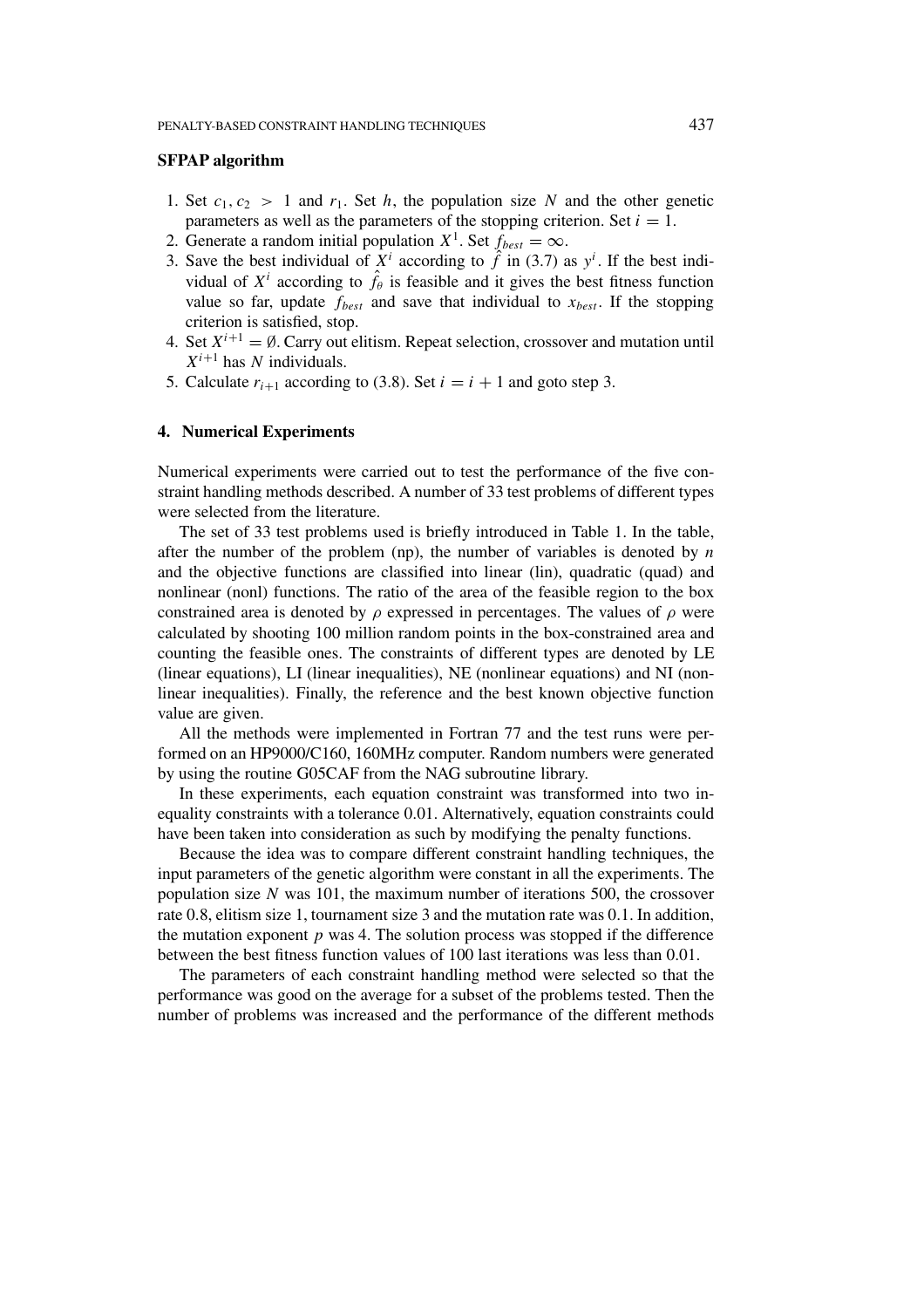|  |  | Table 1. Text problems |  |  |
|--|--|------------------------|--|--|
|--|--|------------------------|--|--|

| np           | $\mathbf n$    | obj.f. | $\rho$     | $\rm LE$         | $\mathop{\rm LI}\nolimits$ | $\rm NE$         | $\rm NI$         | from              | best known    |
|--------------|----------------|--------|------------|------------------|----------------------------|------------------|------------------|-------------------|---------------|
| $\,1$        | $\,8\,$        | lin    | .000578    | $\boldsymbol{0}$ | 6                          | $\boldsymbol{0}$ | $\boldsymbol{0}$ | $[8]$ , pr. 3.1   | 7049.25       |
| $\mathbf{2}$ | 5              | quad   | 26.960078  | $\boldsymbol{0}$ | $\mathbf{0}$               | $\boldsymbol{0}$ | 6                | $[8]$ , pr. 3.2   | $-30665.5387$ |
| 3            | 6              | quad   | 11.312849  | $\boldsymbol{0}$ | $\overline{4}$             | $\boldsymbol{0}$ | $\overline{c}$   | $[8]$ , pr. 3.3   | $-310.0$      |
| 4            | $\overline{4}$ | nonl   | .043394    | 1                | $\mathbf{2}$               | $\boldsymbol{0}$ | $\overline{0}$   | $[8]$ , pr. 4.3   | $-4.5142$     |
| 5            | 4              | nonl   | .013552    | $\mathbf{1}$     | $\overline{c}$             | $\boldsymbol{0}$ | $\boldsymbol{0}$ | $[8]$ , pr. 4.4   | $-2.07$       |
| 6            | 6              | nonl   | .000000    | 3                | 3                          | $\overline{0}$   | $\overline{0}$   | $[8]$ , pr. 4.5   | $-11.96$      |
| 7            | $\overline{2}$ | lin    | 44.200537  | $\overline{0}$   | $\overline{0}$             | $\overline{0}$   | $\mathbf{2}$     | $[8]$ , pr. 4.6   | $-5.5079$     |
| 8            | $\overline{2}$ | quad   | .332226    | $\overline{0}$   | $\mathbf{0}$               | 1                | $\overline{0}$   | $[8]$ , pr. 4.7   | $-16.78$      |
| 9            | $\overline{4}$ | nonl   | .000000    | $\boldsymbol{0}$ | $\mathbf{2}$               | $\mathfrak{Z}$   | $\overline{0}$   | $[23]$ , G5       | 5126.4981     |
| 10           | 50             | nonl   | 100.000000 | $\boldsymbol{0}$ | $\mathbf{0}$               | $\boldsymbol{0}$ | $\overline{2}$   | $[23]$ , G2       | $-0.8331937$  |
| 11           | 5              | nonl   | .000001    | $\boldsymbol{0}$ | $\boldsymbol{0}$           | $\mathfrak{Z}$   | $\boldsymbol{0}$ | $[15]$ , pr. 6    | 0.0539498     |
| 12           | $\overline{c}$ | nonl   | 24.99898   | $\boldsymbol{0}$ | $\mathbf{2}$               | $\boldsymbol{0}$ | $\boldsymbol{0}$ | $[21]$ , test #8  | $-1.0$        |
| 13           | $\overline{c}$ | nonl   | .861168    | $\boldsymbol{0}$ | $\boldsymbol{0}$           | $\boldsymbol{0}$ | $\overline{c}$   | $[23]$ , G8       | $-0.095825$   |
| 14           | 23             | nonl   | .000000    | $\boldsymbol{0}$ | $\boldsymbol{0}$           | 1                | $\boldsymbol{0}$ | $[23]$ , G3       | $-1.0$        |
| 15           | 10             | nonl   | .000000    | 3                | $\boldsymbol{0}$           | $\boldsymbol{0}$ | $\boldsymbol{0}$ | $[21]$ , test #2  | $-47.760765$  |
| 16           | $\overline{2}$ | nonl   | 7.329000   | $\overline{0}$   | $\overline{0}$             | $\theta$         | $\overline{c}$   | $[15]$ , pr. 1    | 0.25          |
| 17           | $\overline{2}$ | quad   | 96.644521  | $\overline{0}$   | $\overline{0}$             | $\overline{0}$   | $\overline{2}$   | $[15]$ , pr. 4    | 5.0           |
| 18           | $\tau$         | nonl   | .524944    | $\overline{0}$   | $\mathbf{0}$               | $\mathbf{0}$     | $\overline{4}$   | $[23]$ , G9       | 680.6300573   |
| 19           | 13             | quad   | .000244    | $\overline{0}$   | 9                          | $\overline{0}$   | $\overline{0}$   | $[23]$ , G1       | $-15.0$       |
| 20           | $\mathbf{2}$   | nonl   | .006711    | $\overline{0}$   | $\overline{0}$             | $\overline{0}$   | $\mathbf{2}$     | $[23]$ , G6       | $-6961.81381$ |
| 21           | 10             | quad   | .000110    | $\boldsymbol{0}$ | 3                          | $\boldsymbol{0}$ | 5                | $[23]$ , G7       | 24.3062091    |
| 22           | $\mathbf{2}$   | quad   | 37.492715  | $\boldsymbol{0}$ | $\,1\,$                    | $\boldsymbol{0}$ | $\mathbf{1}$     | $[15]$ , pr. 5    | 1.0           |
| 23           | 5              | quad   | 95.256165  | $\boldsymbol{0}$ | $\,1\,$                    | $\boldsymbol{0}$ | $\boldsymbol{0}$ | [8], pr. 2.1      | $-17.0$       |
| 24           | 6              | quad   | 23.404995  | $\boldsymbol{0}$ | $\mathbf{2}$               | $\boldsymbol{0}$ | $\boldsymbol{0}$ | $[8]$ , pr. 2.2   | $-213.0$      |
| 25           | 13             | quad   | .237391    | $\boldsymbol{0}$ | 9                          | $\boldsymbol{0}$ | $\boldsymbol{0}$ | [8], pr. 2.3      | $-15.0$       |
| 26           | 6              | quad   | 1.827590   | $\boldsymbol{0}$ | 5                          | $\boldsymbol{0}$ | $\boldsymbol{0}$ | $[8]$ , pr. 2.4   | $-11.005$     |
| 27           | 10             | quad   | .004728    | $\boldsymbol{0}$ | 11                         | $\overline{0}$   | $\boldsymbol{0}$ | [8], pr. 2.5      | $-268.01$     |
| 28           | 10             | quad   | .007350    | $\boldsymbol{0}$ | 5                          | $\overline{0}$   | $\overline{0}$   | $[8]$ , pr. 2.6   | $-39.0$       |
| 29           | 20             | quad   | .000000    | $\boldsymbol{0}$ | 10                         | $\boldsymbol{0}$ | $\boldsymbol{0}$ | $[8]$ , pr. 2.7/1 | $-394.7506$   |
| 30           | 20             | quad   | .000000    | $\boldsymbol{0}$ | 10                         | $\boldsymbol{0}$ | $\overline{0}$   | $[8]$ , pr. 2.7/2 | $-884.75058$  |
| 31           | 20             | quad   | .000000    | $\boldsymbol{0}$ | 10                         | $\boldsymbol{0}$ | $\overline{0}$   | $[8]$ , pr. 2.7/3 | $-8695.01193$ |
| 32           | 30             | nonl   | 99.999947  | $\boldsymbol{0}$ | $\boldsymbol{0}$           | $\overline{0}$   | $\overline{2}$   | $[23]$ , G2       | $-0.75$       |
| 33           | 70             | nonl   | 100.000000 | $\boldsymbol{0}$ | $\boldsymbol{0}$           | $\boldsymbol{0}$ | $\overline{c}$   | $[23]$ , G2       | $-0.57$       |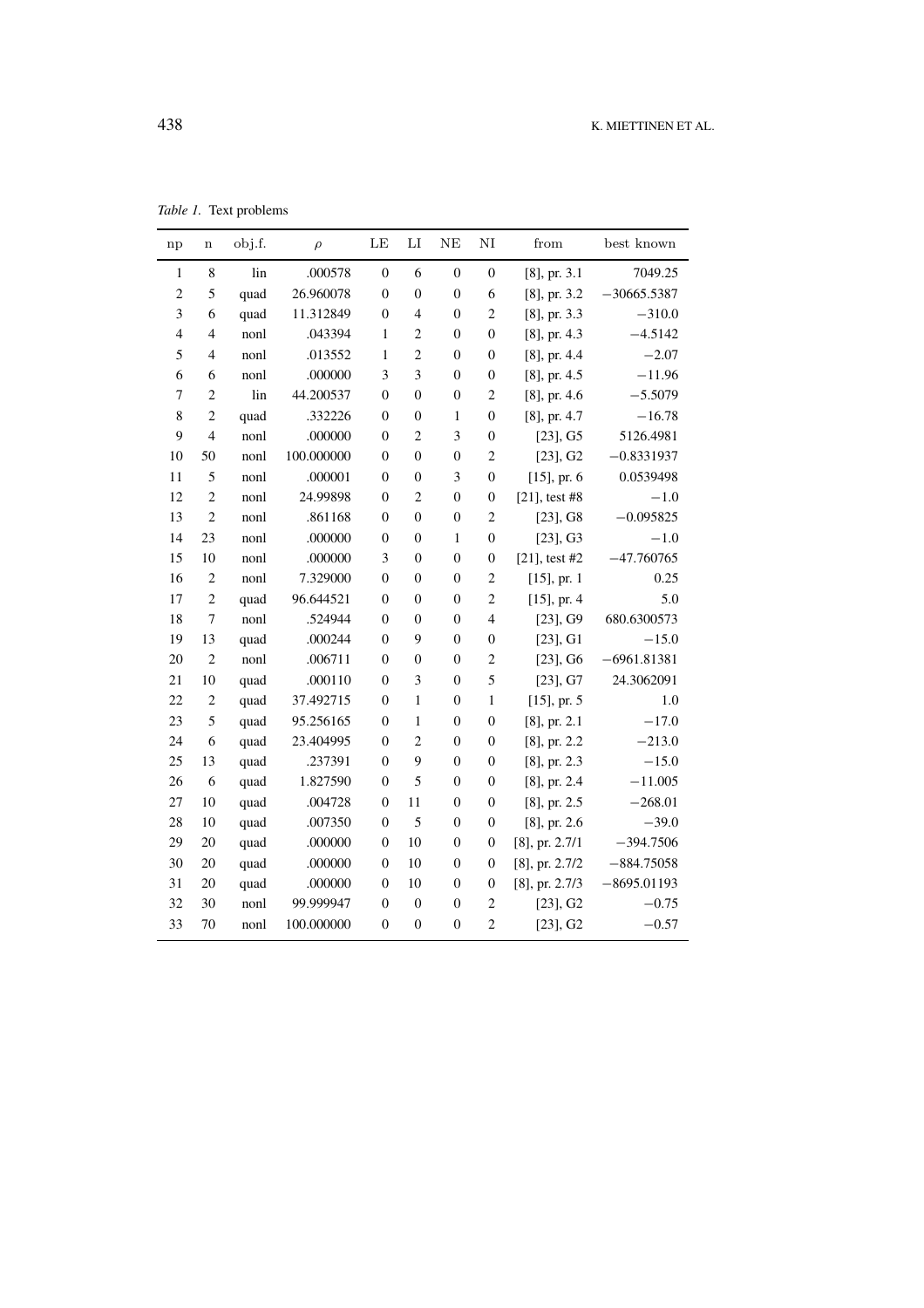was compared. This practice was adopted to simulate cases where the methods should perform well without tuning the parameters separately for each problem to be solved.

In the SFP method, the penalty coefficient  $r$  was set as 10000.0 and in all the other methods (except PFP) the initial penalty coefficient  $r_1$  was 1.0. In the AP method, the number of iterations whose best individuals were examined *h* was 10, the decrement multiplier  $c_1$  was 3.0 and the increment multiplier  $c_2$  was 4.0. In the MASF method, the decrement coefficient did not seem to have a significant role. In the tests, the values  $c_1 = 20.0$  and  $c_2 = 30.0$  were used. In the SFPAP method, the parameters  $h$ ,  $c_1$  and  $c_2$  were the same as in the AP method.

Because of the stochastic nature of genetic algorithms, a hundred test runs were performed for each of the 33 test problems. We recorded the best objective function values for each test run. In what follows, we list for each test problem (np) the means of the best values (mean), the best values of the 100 runs (min) as well as the standard deviations (dev). The number of iterations was also recorded and we show their means (iter). Finally, we present the percentage of the runs where feasible solutions could be found (fea). Tables 2, 3 and 4 contain the above-mentioned information obtained with the SFP, PFP, AP, MASF and SFPAP methods, correspondingly. The best values of mean, min and iter are underlined for each test problem. Note that for some problems, the obtained min values are smaller than the best known objective function values. This is explained by the fact that equation constraints were transformed into two inequality constraints with tolerances.

## **5. Discussion and Conclusions**

Judging the superiority of constraint handling techniques on the basis of comparisons published in the literature is difficult because of the different implementations, genetic operators and different parameter values used, etc. Furthermore, the comparisons often involve a small number of test problems and a surprisingly small number of independent runs. These observations and drawbacks motivated our research. That is why a number of 33 test problems were used in a uniform computer environment with fixed genetic operators and using 100 independent runs.

The methods are not easy to compare due to their stochastic nature. Here we decided to compare the average performances. One should also keep in mind that different stopping criteria as well as different parameter setups could have produced different results.

We analyze the results obtained based on three criteria: accuracy, efficiency and reliability. Here, accuracy reflects how close the mean objective function value was to the best known one. By efficiency, we refer to the average number of iterations used. Finally, how well the methods managed to find feasible solutions can be understood as their reliability.

It is natural that all the versatile information contained in Tables 2–4 cannot easily be compressed without losing valuable data. Still, we present a very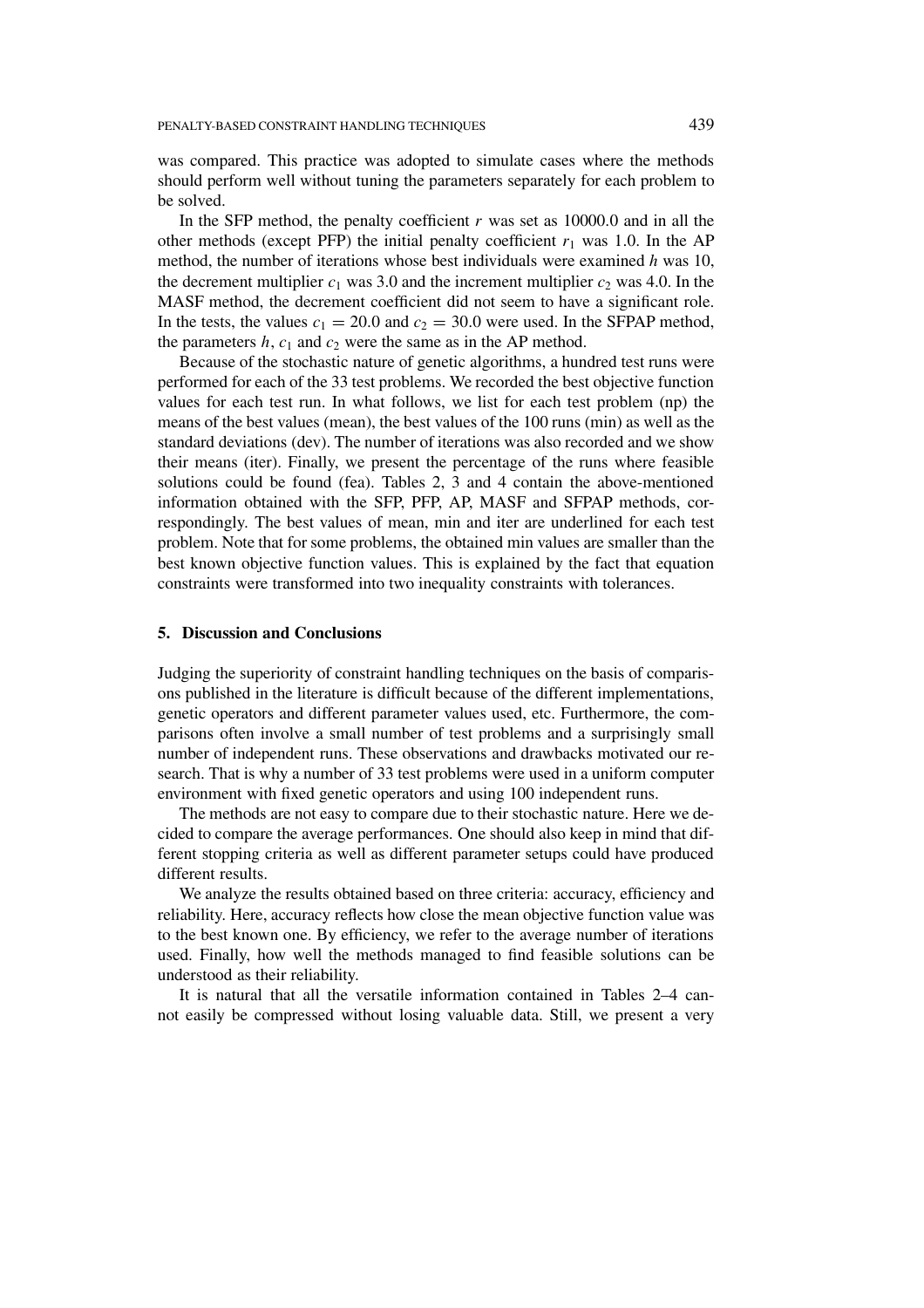| <b>SFP</b>       |             |             |               |             |                  | <b>PFP</b>  |             |              |             |     |
|------------------|-------------|-------------|---------------|-------------|------------------|-------------|-------------|--------------|-------------|-----|
| np               | mean        | min         | dev           | iter        | fea              | mean        | min         | dev          | iter        | fea |
| $\mathbf{1}$     | 7893.74     | 7116.64     | 1285.08 416.5 |             | 68               | 8464.55     | 7292.10     | 1294.91      | 101.0       | 100 |
| $\overline{c}$   | $-30665.53$ | $-30665.54$ | 0.06          | 296.3       | 100              | $-30665.53$ | $-30665.54$ |              | 0.01 296.3  | 100 |
| 3                | $-309.84$   | $-310.00$   |               | 1.60 217.6  | 100              | $-308.58$   | $-310.00$   |              | 12.69 224.5 | 100 |
| $\overline{4}$   | $-4.52$     | $-4.53$     | 0.15          | 145.8       | 100              | $-4.41$     | $-4.53$     | 0.40         | 148.4       | 100 |
| 5                | $-3.13$     | $-3.14$     | 0.02          | 128.9       | 100              | $-3.14$     | $-3.14$     | $0.00\,$     | 129.7       | 100 |
| 6                | $-13.32$    | $-13.41$    | 0.26          | 298.8       | 100              | $-13.38$    | $-13.41$    | 0.15         | 300.0       | 100 |
| $\boldsymbol{7}$ | $-5.51$     | $-5.51$     | 0.00          | 110.6       | 100              | $-5.51$     | $-5.51$     | 0.00         | 110.9       | 100 |
| $\,$ 8 $\,$      | $-16.78$    | $-16.78$    | 0.00          | 115.5       | 100              | $-16.78$    | $-16.78$    | 0.00         | 116.5       | 100 |
| 9                | 4239.21     | 4221.83     |               | 62.14 404.6 | 100              | 4755.32     | 4221.83     | 531.20       | 102.7       | 100 |
| 10               | $-0.56$     | $-0.64$     | 0.03          | 394.7       | 100              | $-0.56$     | $-0.64$     | 0.03         | 394.7       | 100 |
| 11               | 0.38        | 0.05        | 0.29          | 304.5       | 100              | 0.58        | 0.05        | 0.35         | 108.2       | 100 |
| 12               | $-1.00$     | $-1.00$     | 0.00          | 102.8       | 100              | $-1.00$     | $-1.00$     | 0.00         | 102.7       | 100 |
| 13               | $-0.10$     | $-0.10$     | 0.01          | 106.4       | 100              | $-0.10$     | $-0.10$     | 0.01         | 106.7       | 100 |
| 14               |             |             |               |             | $\boldsymbol{0}$ | $-0.78$     | $-1.01$     |              | 0.09 461.4  | 100 |
| 15               | $-47.01$    | $-48.11$    | 0.77          | 467.2       | 100              | $-47.03$    | $-47.97$    |              | 0.77 446.7  | 100 |
| 16               | 0.25        | 0.25        | 0.00          | 106.0       | 100              | 0.25        | 0.25        | 0.00         | 106.0       | 100 |
| 17               | 5.00        | 5.00        | 0.00          | 110.5       | 100              | 5.00        | 5.00        | 0.00         | 110.0       | 100 |
| 18               | 681.56      | 680.68      | 0.76          | 377.4       | 100              | 682.75      | 680.75      |              | 2.17 225.3  | 100 |
| 19               | $-14.94$    | $-15.00$    | 0.34          | 323.9       | 100              | $-14.98$    | $-15.00$    | 0.20         | 327.1       | 100 |
| 20               | $-6961.81$  | $-6961.81$  | 0.00          | 143.7       | 100              | $-6961.81$  | $-6961.81$  | 0.00         | 143.4       | 100 |
| 21               | 26.87       | 24.77       | 1.37          | 459.4       | 100              | 32.63       | 25.76       | 5.64         | 107.6       | 100 |
| 22               | 1.00        | 1.00        | 0.00          | 106.7       | 100              | 1.00        | 1.00        | 0.00         | 106.6       | 100 |
| 23               | $-15.98$    | $-17.00$    | 1.16          | 154.4       | 100              | $-15.81$    | $-17.00$    | 1.54         | 155.1       | 100 |
| 24               | $-212.98$   | $-213.00$   | $0.08\,$      | 213.3       | 100              | $-212.98$   | $-213.00$   | 0.09         | 216.6       | 100 |
| 25               | $-15.00$    | $-15.00$    | 0.00          | 313.0       | 100              | $-15.00$    | $-15.00$    | 0.00         | 313.4       | 100 |
| 26               | $-11.00$    | $-11.00$    | 0.00          | 204.3       | 100              | $-10.99$    | $-11.00$    | 0.05         | 212.7       | 100 |
| $27\,$           | $-265.81$   | $-268.01$   | 3.21          | 469.2       | 100              | $-265.06$   | $-268.00$   |              | 3.42 468.6  | 100 |
| 28               | $-36.66$    | $-39.00$    |               | 5.19 259.4  | 100              | $-37.05$    | $-39.00$    |              | 4.73 251.2  | 100 |
| 29               | $-135.08$   | $-221.11$   |               | 38.63 494.3 | 100              | $-132.02$   | $-247.72$   |              | 40.54 498.2 | 100 |
| 30               | $-593.81$   | $-696.76$   |               | 34.34 463.6 | 100              | $-586.45$   | $-698.08$   |              | 29.27 458.1 | 100 |
| 31               | $-3043.37$  | $-5374.88$  | 682.90 486.6  |             | 100              | $-3106.12$  | $-5424.69$  | 695.63 490.1 |             | 100 |
| 32               | $-0.66$     | $-0.74$     | 0.04          | 350.1       | 100              | $-0.66$     | $-0.74$     |              | 0.04 350.1  | 100 |
| 33               | $-0.50$     | $-0.57$     |               | 0.03 408.3  | 100              | $-0.50$     | $-0.57$     |              | 0.03 408.3  | 100 |

*Table 2.* Results with the SFP and PFP methods.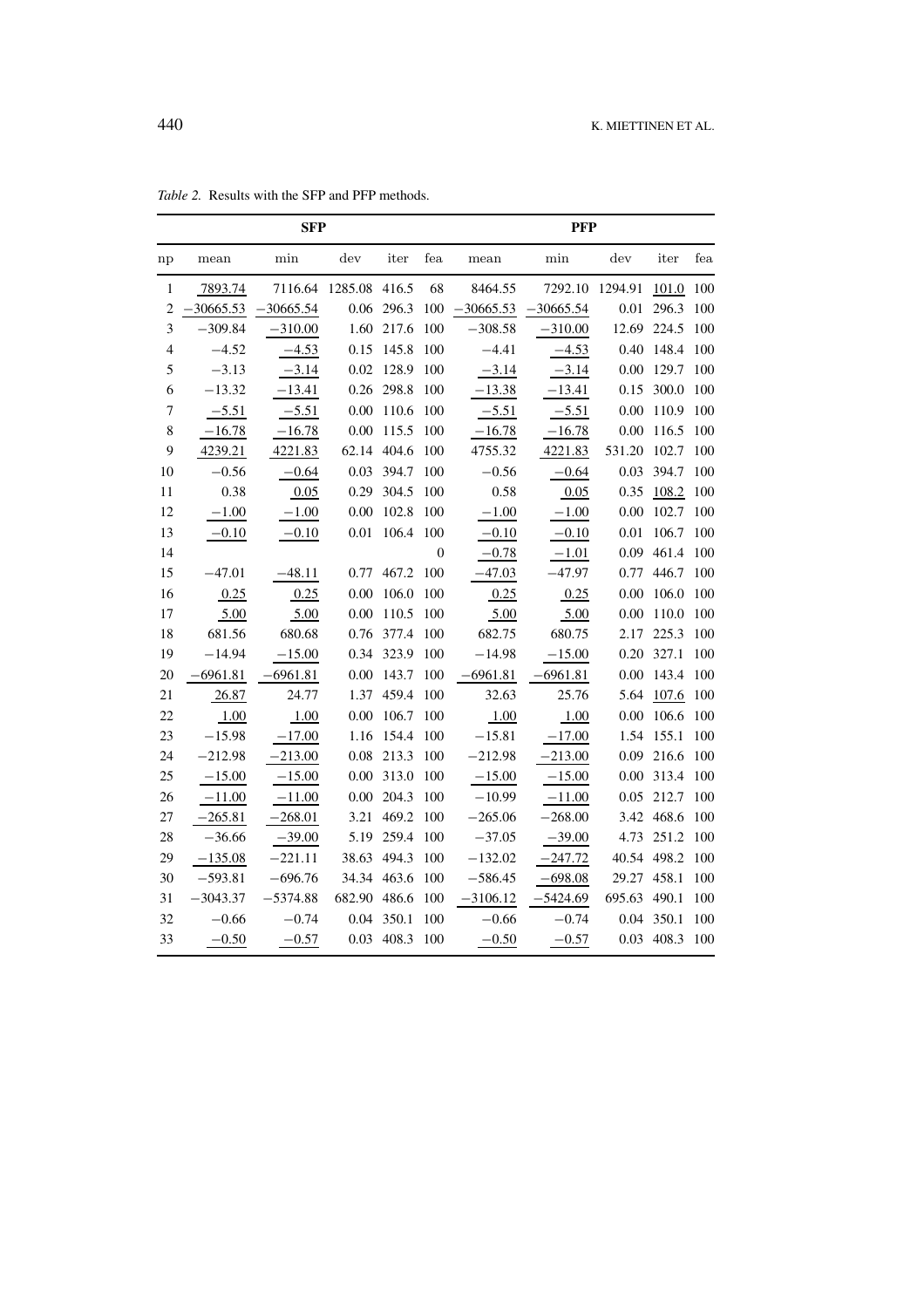|                | AP          |             |         |       |     |  |  |  |
|----------------|-------------|-------------|---------|-------|-----|--|--|--|
| np             | mean        | min         | dev     | iter  | fea |  |  |  |
| 1              | 9050.59     | 7329.72     | 1464.15 | 101.9 | 100 |  |  |  |
| $\overline{c}$ | $-30662.00$ | $-30665.53$ | 7.95    | 101.0 | 100 |  |  |  |
| 3              | $-309.70$   | $-310.00$   | 1.60    | 101.0 | 100 |  |  |  |
| $\overline{4}$ | $-4.53$     | $-4.53$     | 0.00    | 106.8 | 100 |  |  |  |
| 5              | $-3.14$     | $-3.14$     | 0.00    | 106.0 | 100 |  |  |  |
| 6              | $-13.23$    | $-13.41$    | 0.60    | 240.7 | 100 |  |  |  |
| 7              | $-5.51$     | $-5.51$     | 0.00    | 102.1 | 100 |  |  |  |
| 8              | $-16.78$    | $-16.78$    | 0.00    | 101.0 | 100 |  |  |  |
| 9              | 4323.04     | 4221.83     | 315.88  | 303.9 | 91  |  |  |  |
| 10             | $-0.48$     | $-0.57$     | 0.04    | 212.4 | 100 |  |  |  |
| 11             | 0.31        | 0.05        | 0.24    | 257.0 | 100 |  |  |  |
| 12             | $-1.00$     | $-1.00$     | 0.00    | 103.9 | 100 |  |  |  |
| 13             | $-0.10$     | $-0.10$     | 0.01    | 102.2 | 100 |  |  |  |
| 14             | $-0.01$     | $-0.07$     | 0.02    | 101.0 | 100 |  |  |  |
| 15             | $-44.48$    | $-47.94$    | 1.64    | 101.0 | 100 |  |  |  |
| 16             | 0.25        | 0.25        | 0.00    | 106.3 | 100 |  |  |  |
| 17             | 5.00        | 5.00        | 0.00    | 107.7 | 100 |  |  |  |
| 18             | 680.83      | 680.64      | 0.20    | 193.5 | 100 |  |  |  |
| 19             | $-14.80$    | $-15.00$    | 0.45    | 215.6 | 100 |  |  |  |
| 20             | 6961.81     | 6961.81     | 0.00    | 103.6 | 100 |  |  |  |
| 21             | 27.71       | 24.62       | 2.20    | 201.6 | 100 |  |  |  |
| 22             | 1.00        | 1.00        | 0.00    | 104.7 | 100 |  |  |  |
| 23             | $-15.69$    | $-17.00$    | 1.93    | 121.7 | 100 |  |  |  |
| 24             | $-213.00$   | $-213.00$   | 0.02    | 187.3 | 100 |  |  |  |
| 25             | $-14.97$    | $-15.00$    | 0.07    | 245.1 | 100 |  |  |  |
| 26             | $-10.96$    | $-11.00$    | 0.25    | 184.5 | 100 |  |  |  |
| 27             | $-264.90$   | 268.01      | 3.66    | 423.2 | 100 |  |  |  |
| 28             | $-35.89$    | $-38.95$    | 5.55    | 169.9 | 100 |  |  |  |
| 29             | $-100.07$   | $-192.60$   | 35.78   | 224.0 | 78  |  |  |  |
| 30             | $-575.36$   | $-673.38$   | 32.54   | 249.1 | 78  |  |  |  |
| 31             | $-1761.01$  | $-2690.87$  | 296.32  | 103.3 | 76  |  |  |  |
| 32             | $-0.58$     | $-0.73$     | 0.06    | 157.6 | 100 |  |  |  |
| 33             | $-0.46$     | $-0.54$     | 0.03    | 371.4 | 100 |  |  |  |

*Table 3.* Results with the AP method.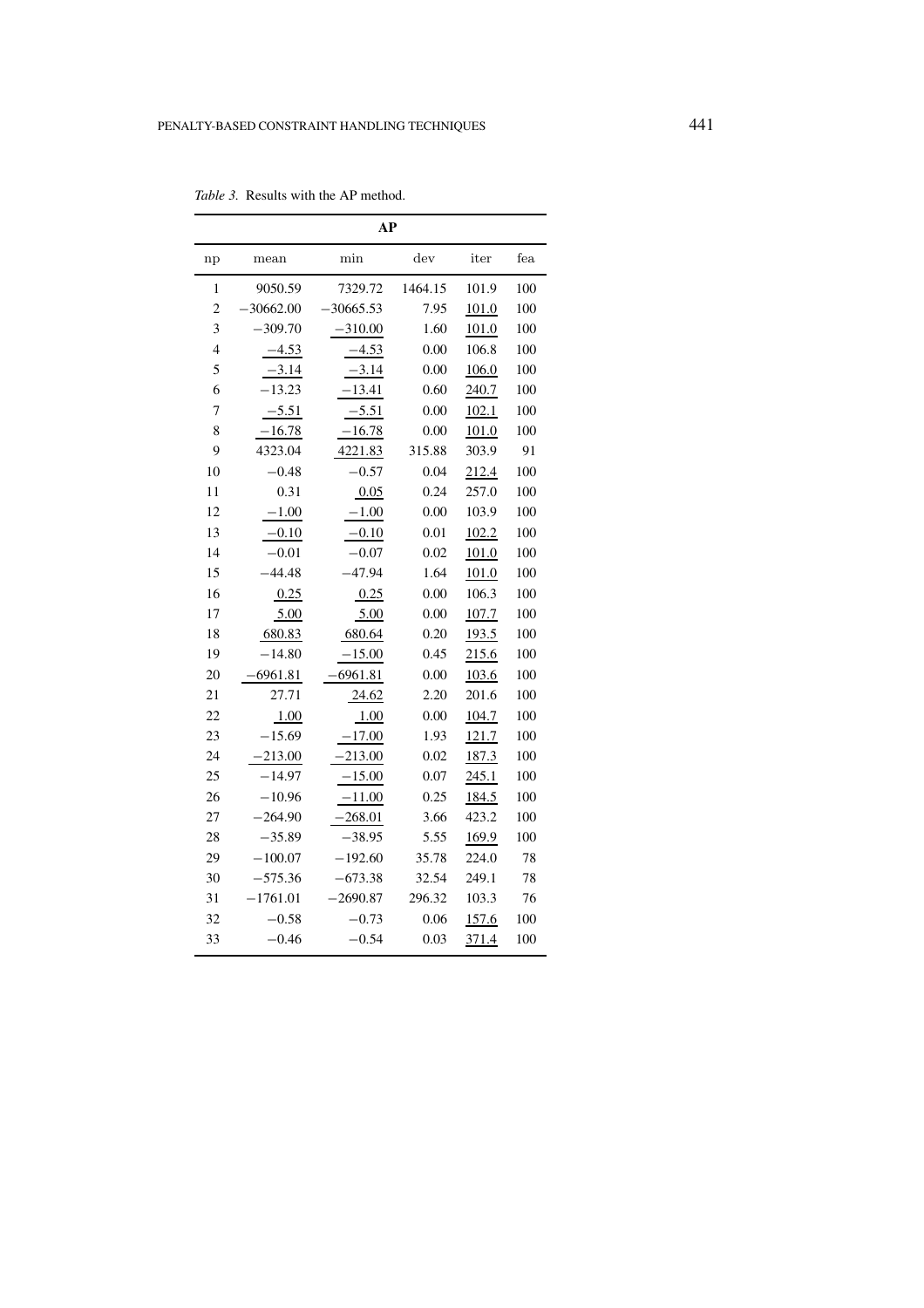| <b>MASF</b>              |             |             |          |       |     | <b>SFPAP</b> |             |          |            |     |  |
|--------------------------|-------------|-------------|----------|-------|-----|--------------|-------------|----------|------------|-----|--|
| np                       | mean        | min         | dev      | iter  | fea | mean         | $\min$      | dev      | iter       | fea |  |
| $\,1$                    | 8208.74     | 7103.78     | 985.27   | 206.6 | 100 | 8995.57      | 7369.27     | 1682.95  | 101.8      | 100 |  |
| $\overline{c}$           | $-30665.39$ | $-30665.54$ | 0.24     | 309.5 | 100 | $-30665.36$  | $-30665.54$ | 0.34     | 302.9      | 100 |  |
| 3                        | $-308.74$   | $-310.00$   | 12.60    | 228.2 | 100 | $-310.00$    | $-310.00$   | $0.00\,$ | 226.1      | 100 |  |
| $\overline{\mathcal{L}}$ | $-4.41$     | $-4.53$     | 0.40     | 102.7 | 100 | $-4.52$      | $-4.53$     | 0.15     | 128.3      | 100 |  |
| 5                        | $-3.14$     | $-3.14$     | 0.00     | 129.0 | 100 | $-3.13$      | $-3.14$     | 0.02     | 119.5      | 100 |  |
| 6                        | $-13.32$    | $-13.41$    | 0.27     | 281.2 | 100 | $-13.17$     | $-13.41$    | 0.93     | 271.5      | 100 |  |
| $\boldsymbol{7}$         | $-5.51$     | $-5.51$     | 0.00     | 110.7 | 100 | $-5.51$      | $-5.51$     | $0.00\,$ | 111.1      | 100 |  |
| $\,$ 8 $\,$              | $-16.78$    | $-16.78$    | 0.00     | 110.4 | 100 | $-16.78$     | $-16.78$    | $0.00\,$ | 105.3      | 100 |  |
| 9                        | 4656.19     | 4221.83     | 490.06   | 101.0 | 91  | 4382.28      | 4221.83     | 375.80   | 332.8      | 93  |  |
| 10                       | $-0.57$     | $-0.63$     | 0.03     | 399.9 | 100 | $-0.57$      | $-0.63$     | 0.03     | 399.9      | 100 |  |
| 11                       | 0.33        | 0.05        | 0.27     | 321.0 | 100 | 0.30         | 0.05        | 0.23     | 296.4      | 100 |  |
| 12                       | $-1.00$     | $-1.00$     | 0.00     | 102.6 | 100 | $-1.00$      | $-1.00$     | $0.00\,$ | 102.6      | 100 |  |
| 13                       | $-0.10$     | $-0.10$     | 0.01     | 104.5 | 100 | $-0.10$      | $-0.10$     | 0.00     | 104.0      | 100 |  |
| 14                       | $-0.06$     | $-0.28$     | 0.05     | 101.0 | 100 | $-0.01$      | $-0.07$     | 0.02     | 101.0      | 100 |  |
| 15                       | $-44.76$    | $-47.46$    | 1.62     | 101.0 | 100 | $-44.45$     | $-47.56$    | 1.52     | 101.0      | 100 |  |
| 16                       | 0.25        | 0.25        | 0.00     | 105.7 | 100 | 0.25         | 0.25        | $0.00\,$ | 105.8      | 100 |  |
| 17                       | 5.00        | 5.00        | 0.00     | 110.3 | 100 | 5.00         | 5.00        | 0.00     | 110.0      | 100 |  |
| 18                       | 681.34      | 680.72      | 0.50     | 368.0 | 100 | 681.86       | 680.75      | 0.73     | 378.2      | 100 |  |
| 19                       | $-14.98$    | $-15.00$    | 0.20     | 330.0 | 100 | $-14.99$     | $-15.00$    | 0.02     | 365.8      | 100 |  |
| 20                       | $-6961.81$  | $-6961.81$  | $0.00\,$ | 138.5 | 100 | $-6961.81$   | $-6961.81$  | 0.00     | 125.1      | 100 |  |
| 21                       | 27.06       | 24.95       | 1.49     | 457.2 | 100 | 27.70        | 24.88       | 1.90     | 459.6      | 100 |  |
| 22                       | 1.00        | 1.00        | 0.00     | 107.0 | 100 | 1.00         | 1.00        | 0.00     | 106.7      | 100 |  |
| 23                       | $-16.06$    | $-17.00$    | 1.19     | 154.5 | 100 | $-15.81$     | $-17.00$    | 1.43     | 157.9      | 100 |  |
| 24                       | $-212.99$   | $-213.00$   | 0.04     | 224.6 | 100 | $-212.98$    | $-213.00$   | 0.05     | 217.5      | 100 |  |
| 25                       | $-14.98$    | $-15.00$    | 0.20     | 313.8 | 100 | $-14.98$     | $-15.00$    | 0.01     | 345.7      | 100 |  |
| 26                       | $-11.00$    | $-11.00$    | 0.01     | 200.8 | 100 | $-11.00$     | $-11.00$    | 0.01     | 199.3      | 100 |  |
| 27                       | $-263.52$   | $-268.00$   | 7.30     | 412.6 | 100 | $-265.62$    | $-268.00$   | 4.11     | 441.3      | 100 |  |
| 28                       | $-36.61$    | $-39.00$    | 5.38     | 253.5 | 100 | $-37.12$     | $-39.00$    | 4.17     | 255.5      | 100 |  |
| 29                       | $-48.33$    | $-76.46$    | 12.11    | 101.0 | 19  | $-118.09$    | $-225.81$   | 45.86    | 312.8      | 86  |  |
| 30                       | $-528.72$   | $-540.90$   | 9.51     | 101.0 | 21  | $-611.67$    | $-692.98$   | 33.97    | 473.8      | 72  |  |
| 31                       | $-1673.70$  | $-3240.98$  | 397.84   | 101.0 | 23  | $-1761.01$   | $-2690.87$  | 296.32   | 103.3      | 76  |  |
| 32                       | $-0.67$     | $-0.75$     | 0.04     | 372.1 | 100 | $-0.67$      | $-0.75$     | 0.04     | 372.1      | 100 |  |
| 33                       | $-0.50$     | $-0.57$     | 0.03     | 428.3 | 100 | $-0.50$      | $-0.57$     |          | 0.03 428.3 | 100 |  |

*Table 4.* Results with the MASF and SFPAP methods.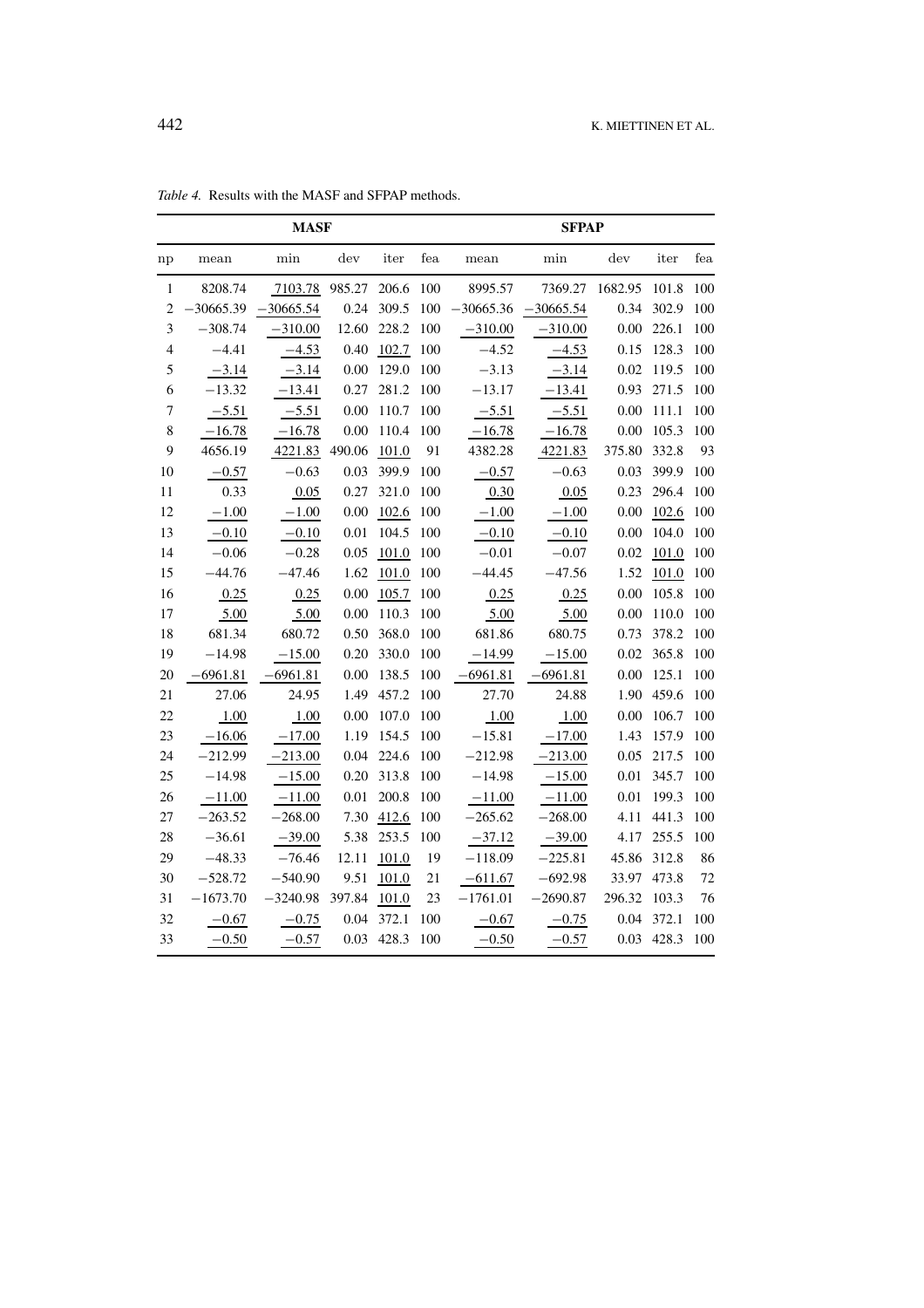

rough overview of the three evaluation criteria used in Figure 1. In any case, we emphasize the importance of the details in the tables.

As far as accuracy is concerned, we have ranked the means of the solutions related to each problem and present the averages of these ranks for each method. The efficiency is measured by the average number of iterations used by each method. In the figure, this is referred to as iterations. Finally, the word failures indicates the number of problems where the method failed in finding feasible solutions. In this way, we determine the reliability.

The success of the SFP method in finding feasible solutions turned out to depend highly on the value of the penalty coefficient. In the tested problems, the penalty coefficient was set to a relatively high level which explains the reasonable reliability of the method. One can conclude from the numerical results that if the SFP method was able to find feasible solutions, it resulted in a high average accuracy by paying the price of low efficiency. However, it is noteworthy that for one test problem SFP did fail completely in finding feasible solutions. The AP method was the most efficient in terms of iterations required. On the other hand, the results obtained with AP did not meet the accuracy of the others.

The performances of MASF and SFPAP were in between AP and SFP. On the average, SFPAP required more iterations than MASF and they both needed more iterations than AP but less than SFP. They did not fail completely in finding feasible solution in any of the problems because of the penalty coefficient updating. The SFPAP method had a similar reliability to AP and MASF was slightly less reliable in finding feasible solutions.

Based on the computational experiences we can say that all the methods involving constraint handling parameters were rather sensitive to the choice of their values. Thus, the fact that no parameters have to be specified, is a significant benefit of PFP. Furthermore, it was the only method that was always able to find feasible solutions. The results obtained were also satisfactory in terms of accuracy. The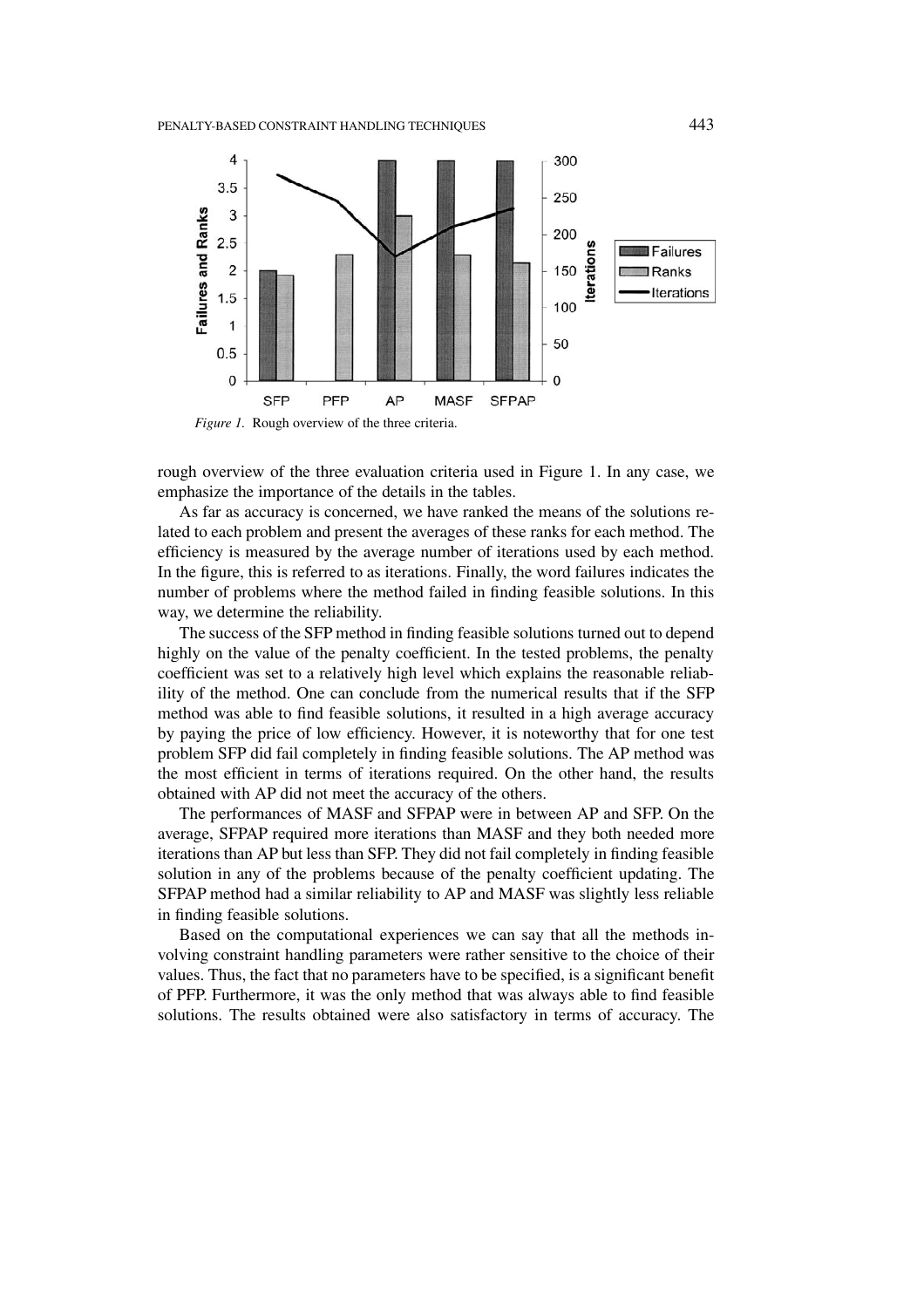only drawback of this methods was the large number of iterations required. In this respect, PFP was comparable to SFPAP.

To conclude, one can say that PFP outperformed SFP in efficiency and reliability. Besides, the difference in accuracy was rather insignificant. The strength of PFP can be explained by the similar nature of the two methods; the main difference being that PFP could better direct the search towards the feasible region, if required. The other three methods were good compromises when balancing between accuracy, efficiency and reliability. The selection between them depends on the preferences of the user.

For our purposes in the WWW-NIMBUS system, a general-purpose solver was required. Thus, the reliability of PFP is valuable. Another important advantage of PFP is the fact that no parameters are required in handling constraints. Because the solutions obtained were also satisfactory, we decided to select the PFP method for the WWW-NIMBUS system. Furthermore, since AP was so efficient and needed on the average less iterations than the others, we decided to include it as well to the WWW-NIMBUS system as an alternative solver.

## **Acknowledgements**

This research was supported by the Academy of Finland, grants #65760, #8583 and #66407. The authors thank Mr. Janne Mäkinen for preliminary results, Mr. Jari Huikari for assistance with the test problems and Mr. Markku Könkköla for Figure 1. The authors are also grateful to the reviewers for their constructive comments which helped to improve this paper.

## **References**

- 1. Adeli H. and Cheng N.-T. (1994), Augmented Lagrangian genetic algorithm for structural optimization, *Journal of Aerospace Engineering* 7(1) 104–118.
- 2. Bazaraa M. S., Sherali H. D. and Shetty C. M. (1993). *Nonlinear Programming: Theory and Algorithms.* 2nd edition, John Wiley & Sons.
- 3. Ben Hamida S. and Schoenauer M. (2000). An adaptive algorithm for constrained optimization problems. In: Schoenauer M., Deb K., Rudolph G., Yao X., Lutton E., Merelo J. J. and H.-P. Schwefel (eds.) *Proceedings of the 6th Conference on Parallel Problems Solving from Nature*. Springer, Berlin, 529–539.
- 4. Camponogara E. and Talukdar S. N. (1997). A Genetic Algorithm for Constrained and Multiobjective Optimization. In: Alander J. (ed.), *Proceedings of the 3rd Nordic Workshop on Genetic Algorithms and Their Applications*. University of Vaasa, 49–61.
- 5. Coello Coello C. A. (2002). Theoretical and numerical constraint-handling techniques used with evolutionary algorithms: A survey of the state of the art, *Computer Methods in Applied Mechanics and Engineering* 191 (11–12), 1245–1287.
- 6. Coit D. W. and Smith A. E. (1996). Penalty guided genetic search for reliability design optimization, *International Journal of Computers and Industrial Engineering* 30 (4), 895–904.
- 7. Deb K. (2000). An efficient constraint handling method for genetic algorithms, *Computer Methods in Applied Mechanics and Engineering*, 186, 311–338.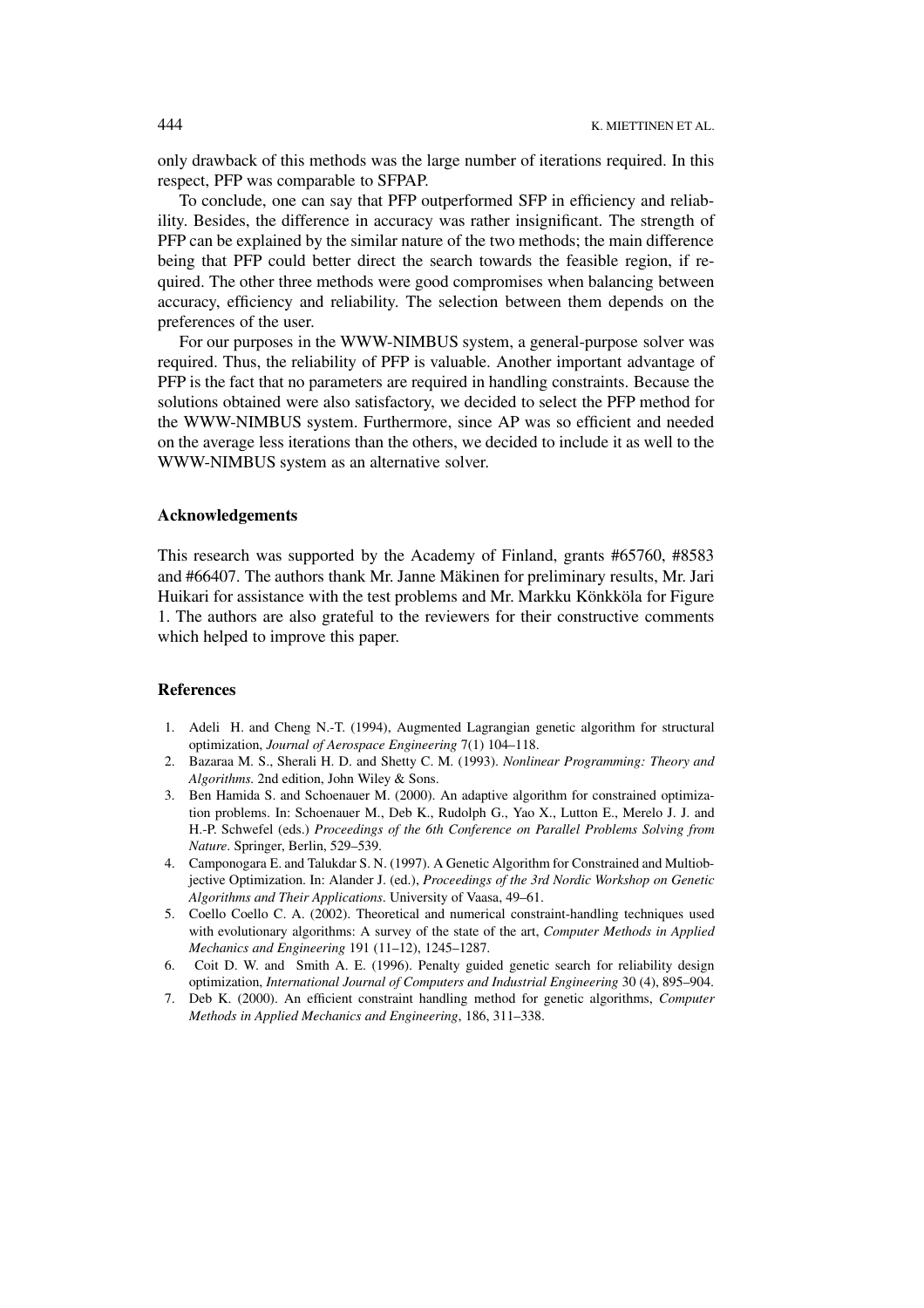- 8. Floudas C. A. and Pardalos P. M. (1987). A collection of test problems for constrained global optimization algorithms. Springer, Berlin.
- 9. Gen M. and Cheng R. (1996). A survey of penalty techniques in genetic algorithms. In: Fukuda, T. and Furuhashi, T. (eds.), *Proceedings of the 1996 International Conference on Evolutionary Computation*. IEEE, 804–809.
- 10. Goldberg D. E. (1989). *Genetic algorithms in search, optimization, and machine learning*. Addison-Wesley Publishing Company, Inc., Reading, MA.
- 11. Hadj-Alouane A. B. and Bean J. C. (1997). A genetic algorithm for the multiple-choice integer program, *Operations Research*, 45 (1), 92–101.
- 12. Homaifar A., Qi C. X. and Lai S. H. (1994). Constrained optimization via genetic algorithms, *Simulation*, 62 (4), 242–254.
- 13. Horst R. and Pardalos P. M. (1995). Handbook of Global Optimization. Kluwer Academic Publishers, Dordrecht.
- 14. Kazarlis S. and Petridis V. (1998). Varying fitness functions in genetic algorithms: Studying the rate of increase of the dynamic penalty terms. In: Eiben A. E., Bäck T., Schoenauer M. and Schwefel, H.-P. (eds.), *Proceedings of the parallel problem solving from nature*. Springer, Berlin, 211–220.
- 15. Kim J.-H. and Myung H. (1997). Evolutionary programming techniques for constrained optimization problems, *IEEE Transactions on Evolutionary Computation*, 1 (2), 129–140.
- 16. Le Riche R. G., Knopf-Lenoir C. and Haftka R. T. (1995). A segregated genetic algorithm for constrained structural optimization. In: Eshelman L.J. (ed.), *Proceedings of the Sixth International Conference on Genetic Algorithms*. Morgan Kaufmann Publishers, 558–565.
- 17. Mäkinen R. A. E., Périaux J. and Toivanen J. (1999). Multidisciplinary shape optimization in aerodynamics and electromagnetics using genetic algorithms, *International Journal for Numerical Methods in Fluids*. 30 (2), 149–159.
- 18. Michalewicz Z. (1995). Genetic algorithms, numerical optimization, and constraints. In: Eshelman L. J. (ed.), *Proceedings of the Sixth International Conference on Genetic Algorithms*. Morgan Kaufmann Publishers, 151–158.
- 19. Michalewicz Z. (1995). A survey of constraint handling techniques in evolutionary computation methods. In: McDonnell J. R., Reynolds R. G. and Fogel D. B. (eds.), *Proceedings of the 4th Annual Conference on Evolutionary Programming*. MIT Press, 135–155.
- 20. Michalewicz Z. and Attia N. F. (1994). Evolutionary optimization of constrained problems. In: Sebald A.V. and Fogel L.J. (eds.) *Proceedings of the 3rd Annual Conference on Evolutionary Programming*. World Scientific, 98–108.
- 21. Michalewicz Z., Logan T. D. and Swaminathan S. (1994). Evolutionary operators for continuous convex parameter spaces. In: Sebald A. V. and Fogel L. J. (eds.), *Proceedings of the 3rd Annual Conference on Evolutionary Programming*. World Scientific, 84–97.
- 22. Michalewicz Z., Nazhiyath G. and Michalewicz M. (1996). A note on usefulness of geometrical crossover for numerical optimization problems. In: Angeline P. J. and Bäck T. (eds.), *Proceedings of the 5th Annual Conference on Evolutionary Programming*. MIT Press, Cambridge, MA, 305–312.
- 23. Michalewicz Z. and Schoenauer M. (1996). Evolutionary algorithms for constrained parameter optimization problems, *Evolutionary Computation*, 4 (1), 1–32.
- 24. Miettinen K. and Mäkelä M. M. (1995). Interactive bundle-based method for nondifferentiable multiobjective optimization: NIMBUS, *Optimization*, 34 (3), 231–246.
- 25. Miettinen K. and Mäkelä M. M. (2000). Interactive multiobjective optimization system WWW-NIMBUS on the Internet, *Computers & Operations Research*, 27 (7–8), 709–723.
- 26. Miettinen K., Mäkelä M. M., Neittaanmäki P. and Périaux J. 1999 (eds). Evolutionary algorithms in engineering and computer science. John Wiley & Sons, New York.
- 27. Miettinen K., Mäkelä M. M. and Toivanen J. (1999) (eds). Proceedings of EUROGEN99 short course on evolutionary algorithms in engineering and computer science, Reports of the